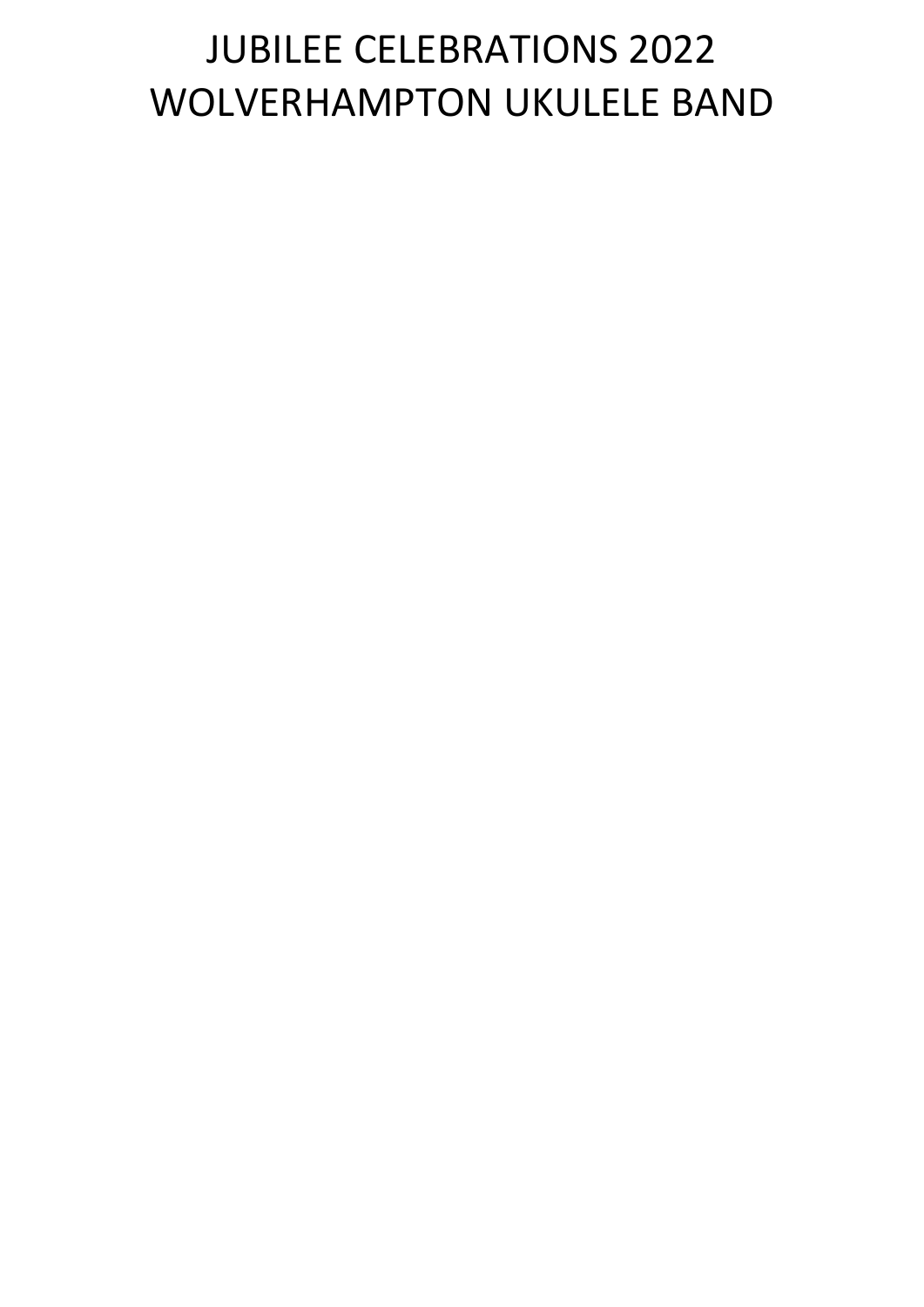## SET 1

1. **Alright Supergrass Wolverhampton Ukulele Band** 

 **INTRO: First 3 lines We are [D] young… we run green Keep our teeth… nice and clean See our [Em7] friends… see the sights feel al-[D]right We wake [D] up… we go out Smoke a fag… put it out See our [Em7] Friends… see the sights Feel al-[D]right** 

**[F#m] Are we like you? I [F] can't be sure Of the [Em] scene… as she turns We are [A] strange… in our worlds** 

**But we are [D] young… we get by Can't go mad… ain't got time Sleep a-[Em7]round… if we like But we're al-[D]right Got some cash… bought some wheels Took it out… 'cross the fields Lost con-[Em7]trol… hit a wall But we're al-[D]right** 

**[F#m] Are we like you? I [F] can't be sure Of the [Em] scene… as she turns We are [A] strange… in our worlds** 

**But we are [D] young… we run green Keep our teeth… nice and clean See our [Em7] friends… see the sights Feel al-[D]right** 

**[F#m] Are we like you? I [F] can't be sure Of the [Em] scene… as she turns We are [A] strange… in our worlds** 

**But we are [D] young… we run green Keep our teeth… nice and clean See our [Em7] friends… see the sights Feel al-[D]right [A] [D]** 





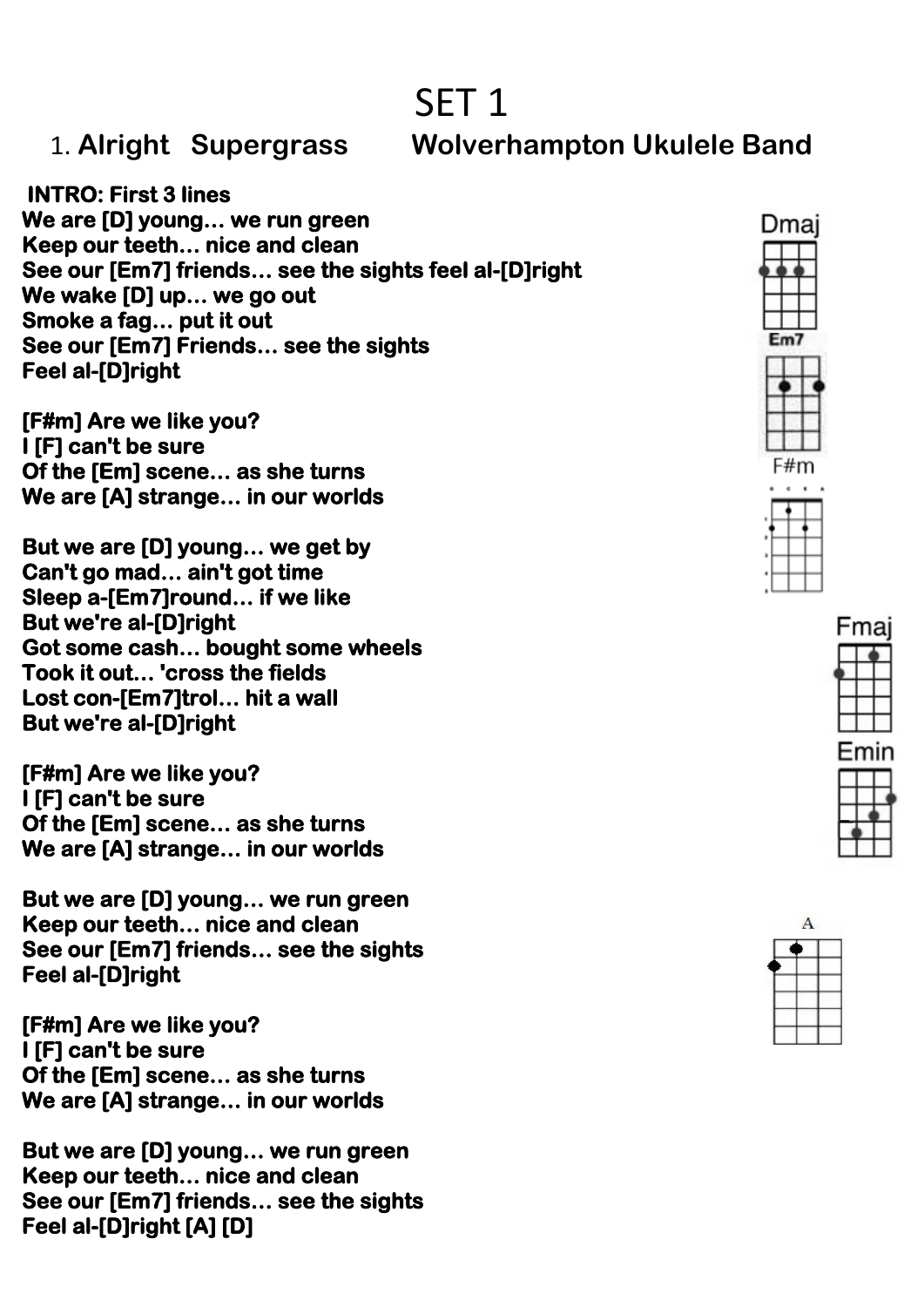### **2.Brown Eyed Girl Van Morrison Rev 2020**

 **Wolverhampton Ukulele Band/Cool and Uke** 

## **Intro: [G] [C] [G] [D7]**

 **[G] [C] [G] [D7]** 

**[G] Hey where did [C] we go ... [G] days when the [D7] rains came** 

**[G] Down in the [C] hollow ... [G] we were playin' a [D7] new game** 

**[G] Laughing and a [C] running hey hey [G] skipping and a [D7] jumping** 

**[G] In the misty [C] morning fog with** 

**[G] Our [D7] hearts a thumping and [C] you...** 

**[D7] My brown-eyed [G] girl [Em] [C] You my [D7] brown-eyed [G] girl [D7]** 

**[G] Whatever [C] happened [G] to ... Tuesday and [D7] so slow [G] Going down the [C] old mine ... with a [G] transistor [D7] radio** 

**[G] Standing in the [C] sunlight laughing** 

**[G] Hiding behind a [D7] rainbow's wall [G] slipping and a [C] sliding** 

**[G] All along the [D7] waterfall with [C] you ... [D7] My brown-eyed [G] girl [Em] [C]** 

**You my [D7] brown-eyed [G] girl [D7] Do you remember when [Stop]**

**... we used to [G] Sing sha la la [C] la la la la [G] la la la la te [D7] da [G] Sha la la [C] la la la la [G] la la la la te [D7] da la te [G] da [G] [D7]**

**[G] So hard to [C] find my way ... [G] now that I'm all [D7] on my own** 

**[G] I saw you just the [C] other day ... [G] my how [D7] you have grown** 

**[G] Cast my memory [C] back there, lord** 

**[G] Sometimes I'm [D7] overcome thinking 'bout** 

**[G] Making love in the [C] green grass** 

**[G] Behind the [D7] stadium with [C] you [D7] My brown-eyed [G] girl [Em]** 

**[C] you my [D7] brown-eyed [G] girl [D7] Do you remember when [Stop] ...** 

**we used to [G] Sing, sha la la [C] la la la la [G] la la la la te [D7] da [G] Sha la la [C] la la la la [G] la la la la te [D7] da**

**[G] Sha la la [C] la la la la [G] la la la la te [D7] da** 

**[G] Sha la la [C] la Ia la la [G] la la la la te [D7] da ... La te [G] da.**

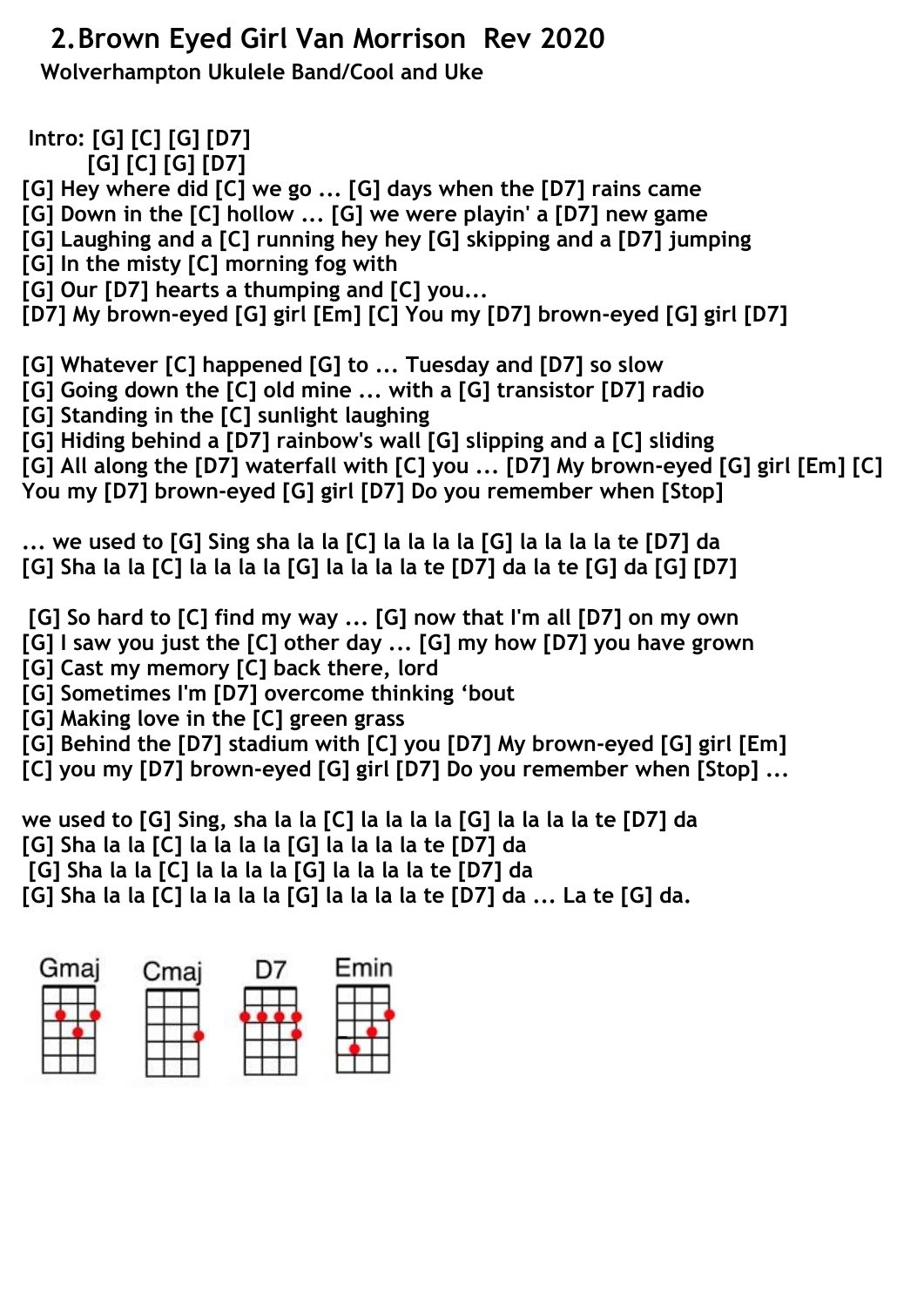**3. The Ballad of John and Yoko Wolverhampton Ukulele Band 2022**

**[D] Standing in the dock at Southampton trying to get to Holland or France The [D7] man in the mac said you've got to go back You know they didn't even give us a chance** 

**Chorus: Christ you know it ain't [G] easy you know how hard it can [D] be The way things are [A7] going they're gonna crucify [D] me** 

**[D] Finally made the plane into Paris honeymooning down by the Seine Peter [D7] Brown called to say you can make it OK You can get married in Gibraltar near Spain** 

**Chorus: Christ you know it ain't [G] easy you know how hard it can [D] be The way things are [A7] going they're gonna crucify [D] me** 

**[D] Drove from Paris to the Amsterdam Hilton talking in our beds for a week The [D7] newspaper said say what you doing in bed I said we're only trying to get us some peace** 

**Chorus: Christ you know it ain't [G] easy you know how hard it can [D] be The way things are [A7] going they're gonna crucify [D] me** 

**[G] Saving up your money for a rainy day Giving all your clothes to charity Last night the wife said oh boy when you're dead You [A7] don't take nothing with you but your soul** 

**[D] Made a lightning trip to Vienna, eating chocolate cake in a bag The [D7] newspaper said she's gone to his head They look just like two gurus in drag** 

**Chorus: Christ you know it ain't [G] easy you know how hard it can [D] be The way things are [A7] going they're gonna crucify [D] me** 

**[D] Caught the early plane back to London, fifty acorns tied in a sack The [D7] men from the press said we wish you success It's good to have the both of you back** 

**Chorus Christ you know it ain't [G] easy you know how hard it can [D] be The way things are [A7] going they're gonna crucify [D] me The way things are [A7] going they're gonna crucify [D] me [DDDDD] [A7] [D]**

**Ack: Scorpex**

|  | Dmaj7 |  |
|--|-------|--|
|  |       |  |
|  |       |  |
|  |       |  |



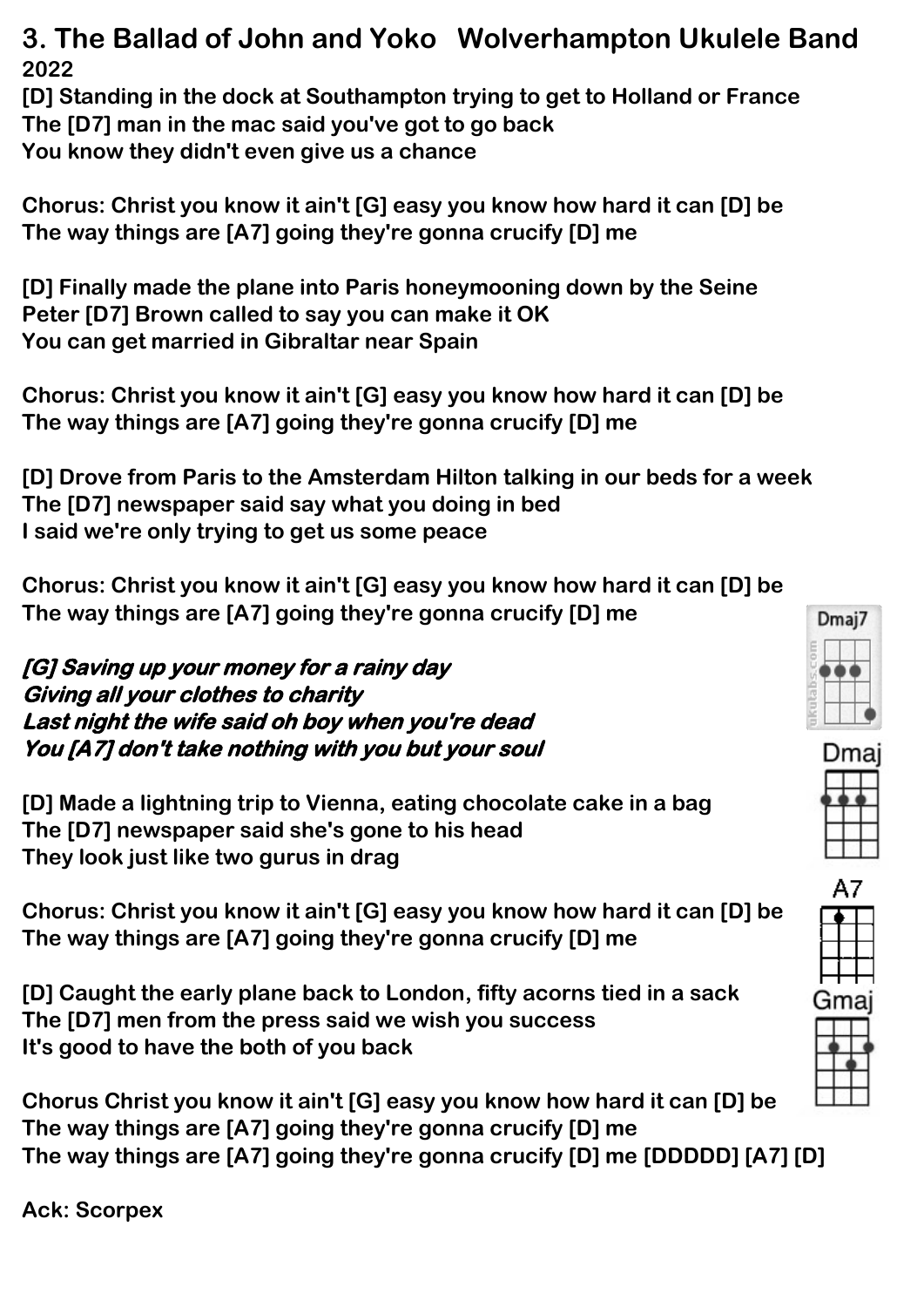**INTRO [Em]**

**[Em] Mr Soft turn around and force the [C] world To watch the [D] things you're going [Em] through [Em] Mr Soft believe everything they [C] tell you And be [D] damned if there's a [Em] thank you [Am] You paint everything so [Em] cruel [Am] Coming on like Mr [Em] Cool [Am] Paint your face and shut the [G] gate No one's coming home till [F#] late** 

**[Em] Don't you know life gets tedious e-[C]nough Without this [D] extra grudge to [Em] bear You so slow shift your ideas make your [C] mind up In a [D] jiffy let's be [Em] fair [Am] We'll all be taking off to-[Em]night [Am] Turn off your eyes and shut the [Em] light [Am] You're the most you're so un-[G]real We'd all be dead without your [F#] spiel** 

**Em] Don't you know life gets tedious e-[C]nough Without this [D] extra grudge to [Em] bear You so slow shift your ideas make your [C] mind up In a [D] jiffy let's be [Em] fair [Am] We'll all be taking off to-[Em]night [Am] Turn off your eyes and shut the [Em] light [Am] You're the most you're so un-[G]real We'd all be dead without your [F#] spiel** 

**[Em] Mr Soft go to town and bring the [C] dawn in In the [D] morning on your [Em] way Mr Soft put your feet upon the [C] waters And play [D] Jesus for the [Em] day [Am] And you begin to hear them [Em] mumble [Am] Spot the Starman rough and [Em] tumble [Am] Fight the good fight sling your [G] axe Watch the speaker lead the [F#] packs**

### **Finish with SINGLE [Em]**

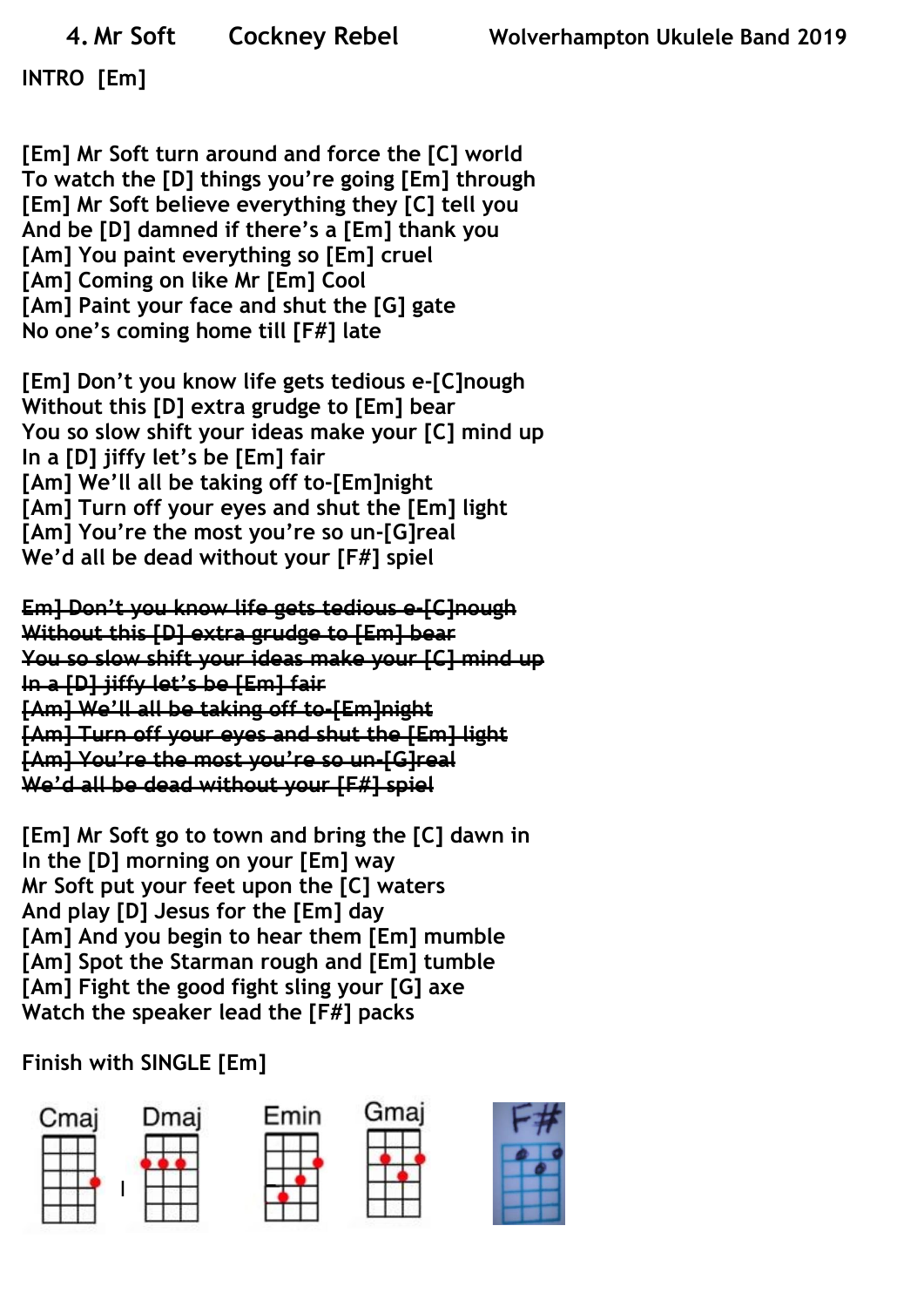**5.** 

### **DA DOO RON RON THE CRYSTALS WOLVERHAMPTON UKULELE BAND**

**Intro: [C] [C] [C] [C]** 

**[C] I met him on a Monday and my [F] heart stood still Da [G7] doo ron ron ron, da [C] doo ron ron Somebody told me that his [F] name was Bill Da [G7] doo ron ron ron, da [C] doo ron ron [C/] Yes, my [F] heart stood still, [C/] yes, his [G7] name was Bill [C/] And when he [F] walked me home Da [G7] doo ron ron ron, da [C] doo ron ron** 

**[C] | knew what he was doin' when he [F] caught my eye Da [G7] doo ron ron ron, da [C] doo ron ron He looked so quiet but [F] my oh my Da [G7] doo ron ron ron, da [C] doo ron ron [C/] Yes, he [F] caught my eye, [C/] yes, but [G7] my oh my [C/] And when he [F] walked me home Da [G7] doo ron ron ron, da [C] doo ron ron** 

**[C] He picked me up at seven and he [F] looked so fine Da [G7] doo ron ron ron, da [c] doo ron ron Someday soon I'm gonna [F] make him mine Da [G7] doo ron ron ron, da [C] doo ron ron [C/] Yes, he [F] looked so fine, [C/] yes, I'm gonna [G7] make him mine [C/] And when he [F] walked me home Da [G7] doo ron ron ron, da [C] doo ron ron** 

**Da [C] doo ron ron ron, da [F] doo ron ron Da [G7] doo ron ron ron, da [C] doo ron ron** 

**{SINGLE STRUMS} Da [\*C/] doo ron ron ron, da [\*F/] doo ron ron Da [\*G7/] doo ron ron ron, da [\*C/] doo ron ron** 

**{acapella n.c.} Da doo ron ron ron, da doo ron ron Da doo ron ron ron, da doo ron ron** 

**Da [C] doo ron ron ron, da [F] doo ron ron Da [G7] doo ron ron ron, da [C] doo ron ron** 

**Da [C] doo ron ron ron, da [F] doo ron ron Da [G7] doo ron ron ron, da [C/] doo [C/] ron [C/] ron** 





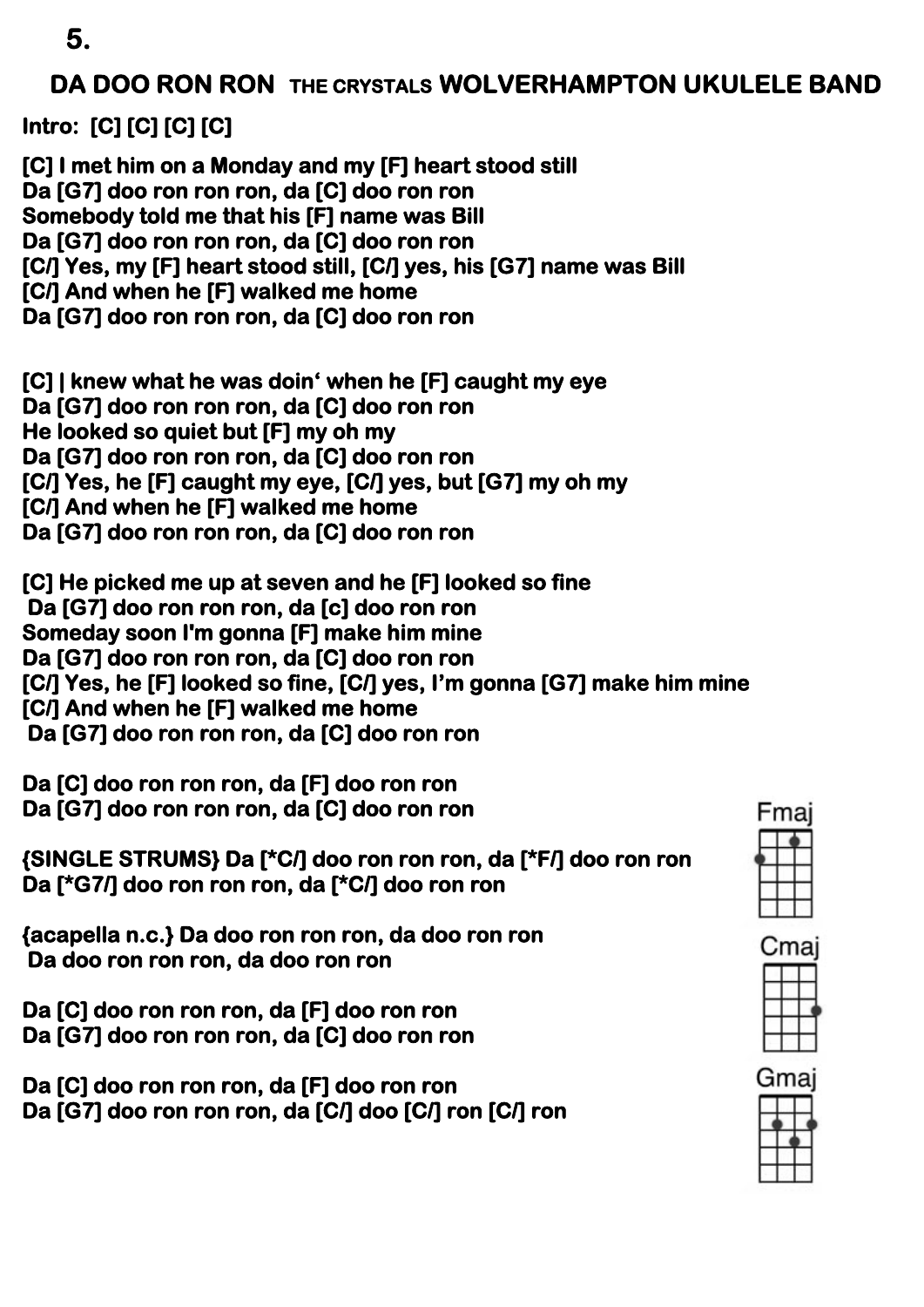**6.Daydream Believer Monkees Wolverhampton Ukulele Band Intro (last line of verse) My [G] shaving [Em] razor's [Am] cold [D7] and it [G] stings** 

**TACIT Oh I could [G] hide 'neath the [Am] wings Of the [Bm] bluebird as she [C] sings The [G] six o'clock a[Em]larm would never [A] ring [D] But it [G] rings and I [Am]rise Wipe the [Bm] sleep out of my [C] eyes My [G] shaving [Em] razor's [Am] cold [D7] and it [G] stings** 

**CHORUS** 

**[C] Cheer up [D] sleepy [Bm] Jean [C] Oh what [D] can it [Em] mean [C] to a [G] daydream be[C]liever And a [G] home [Em] coming [A7] queen [D7]** 

 **[G] you once thought of [Am] me As a [Bm] white knight on a [C] steed [G] Now you know how [Em] happy I can [A] be [D] And our [G] good times start and [Am] end Without [Bm] dollar one to [C] spend But [G] how much [Em] baby [Am] do we [D7] really [G] need?** 

**CHORUS** 

**[C] Cheer up [D] sleepy [Bm] Jean [C] Oh what [D] can it [Em] mean [C] to a [G] daydream be[C]liever And a [G] home [Em] coming [A7] queen [D7]** 

**INSTRUMENTAL VERSE** 

**[G] you once thought of [Am] me As a [Bm] white knight on a [C] steed [G] Now you know how [Em] happy I can [A] be [D] And our [G] good times start and [Am] end Without [Bm] dollar one to [C] spend But [G] how much [Em] baby [Am] do we [D7] really [G] need?** 

**CHORUS** 

**[C] Cheer up [D] sleepy [Bm] Jean [C] Oh what [D] can it [Em] mean [C] to a [G] daydream be[C]liever And a [G] home [Em] coming [A7] queen [D7]** 

**CHORUS** 

**[C] Cheer up [D] sleepy [Bm] Jean [C] Oh what [D] can it [Em] mean [C] to a [G] daydream be[C]liever And a [G] home [Em] coming [A7] queen [D7] [G]** 

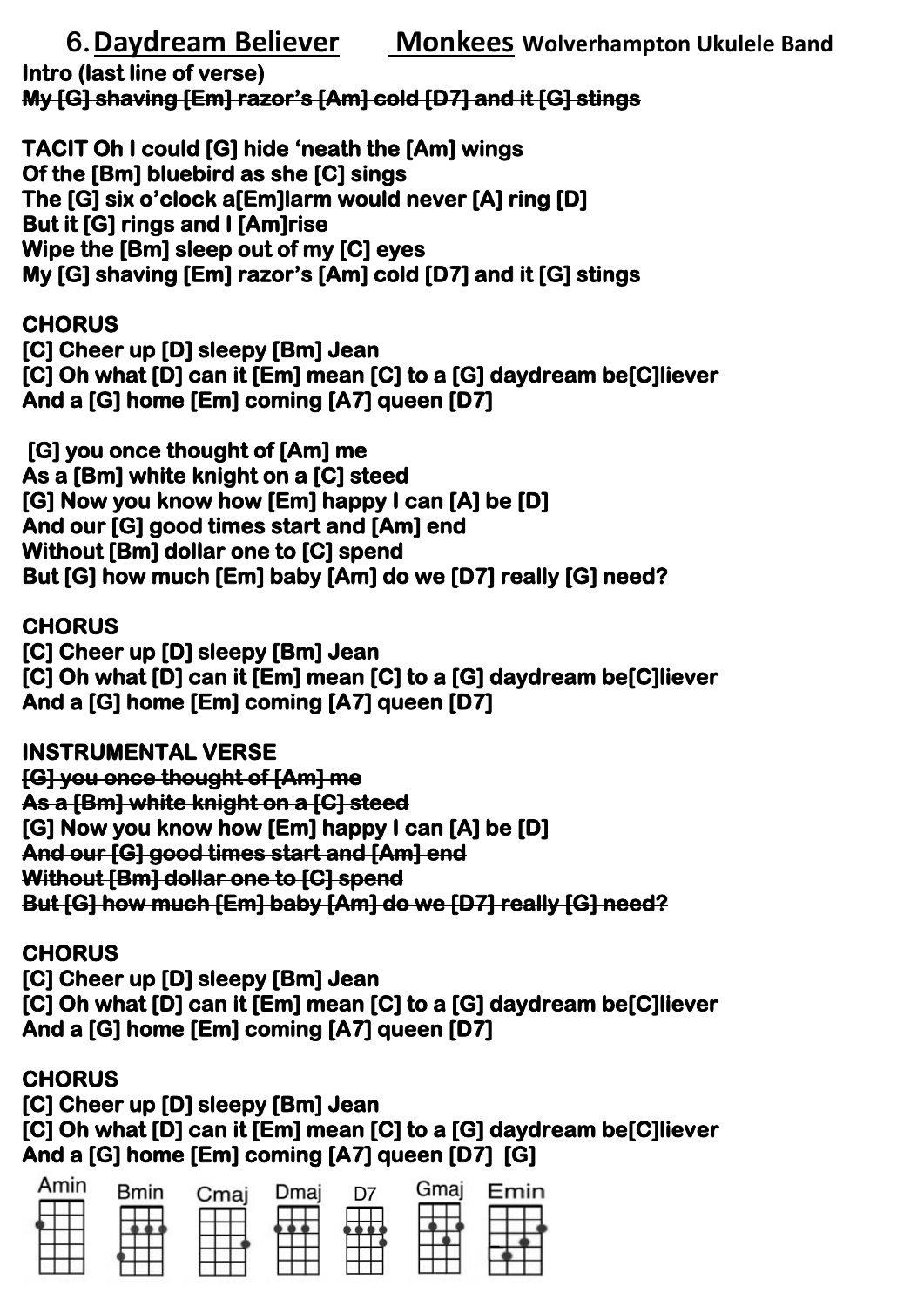### **7.Hot Dog – Led Zeppelin -Wolverhampton Ukulele Band 22**

### **INTRO: FIRST 4 Lines**

**Well I [G] just got into town today to [C] find my girl who's gone away She [G] took the Greyhound at the General [D] Store I [G] searched myself I searched the town an' [C] when I finally did sit down I [G] find myself no [D] wiser than be[G]fore [G]** 

**She [G] said we couldn't do no wrong no [C] other love could be so strong [G] She locked up my heart in her bottom [D] drawer Now she [G] took my heart she took my keys from [C] in my old blue dungarees And I'll [G] never go to [D] Texas any[G]more** 

**[D] Now my baby's gone I [G] don't know what to do [D] She took my love and walked right out the [G] door And [C] if I ever find that girl I [G] know one thing for sure I'm [A] gonna give her something like she [D] /…never had before** 

**I [G] took her love at seventeen a [C] little late these days it seems But [G] they said heaven is well worth waiting [D] for I [G] took her word I took it all be[C]neath the sign that said "U-haul" [G] She left angels [D] hangin round for [G] more** 

**[D] Now my baby's gone I [G] don't know what to do [D] She took my love and walked right out the [G] door And [C] if I ever find that girl I [G] know one thing for sure I'm [A] gonna give her something like she [D] /…never had before** 

**I [G] thought I had it all sewn up our [C] love a plot a pick-up truck But [G] folks said she was after something [D] more I [G] never did quite understand all that [C] talk about Rockin' bands But [G] they just rolled my [D] doll right out the [G] door But [G] they just rolled my [D] doll right out the [G] door** 

**Oh yeah [G] they just rolled my [D] doll right out the [G] door [G] [D] [G]**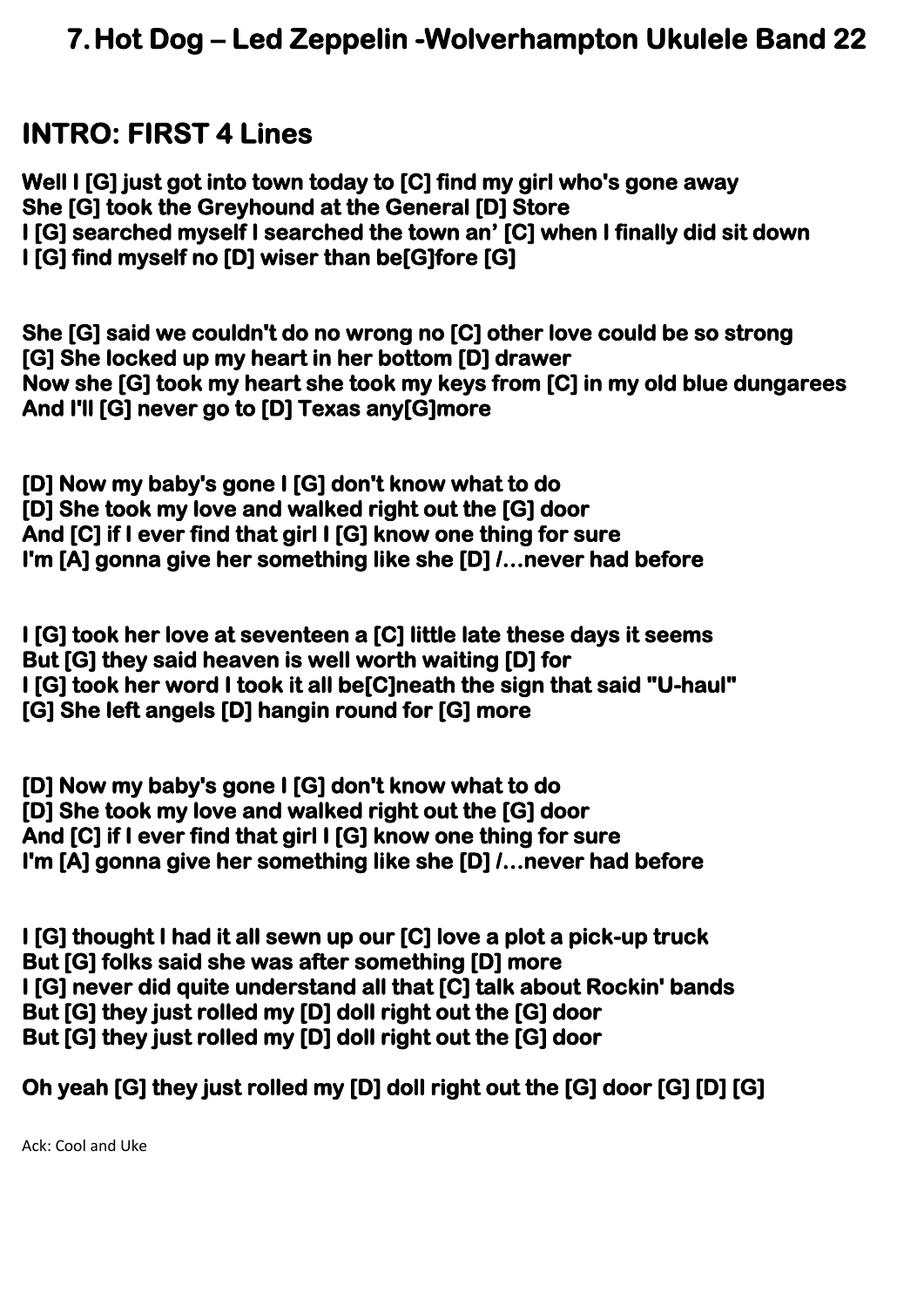### **8.Glass of Champagne Sailor Wolverhampton Ukulele Band '22**

### **INTRO: [G] 4 Bars**

**[G] I've got the money, I've got the place, You've got the figure, you've got the [D] face Let's get to[D7]gether the [G]two of us [C]over a [G] glass of cham-[D]pagne[D] [G] I've got the music, I've got the lights You've got the figure, full of de-[D]lights Let's get to[D7]gether the [G]two of us [C]over a [G] glass of cham-[D]pagne[D]**

**[C] Now I've been [F] waiting [C] much too [F] long [C]For this [F] moment to [C] come a[F]long, oh [G]yeah,oh yeah, Oh[D]yeah![D]**

**SOLO [G7 G7] [C C] [G G]**

**[C] I've been [F] thinking [C] night and [F] day [C]For this [F]moment to [C]be this [F] way, oh [G] yeah oh yeah, oh [D] yeah[D]**

**[G] I've got position, I've got the name You've got the power to drive me in-[D]sane Let's get to[D7]gether the [G]two of us [C]over a [G] glass of cham[D]pagne[D]**

**[C] Now I've been [F] waiting [C] much too [F] long [C]For this [F] moment to [C] come a[F]long, oh [G]yeah,oh yeah, Oh[D]yeah![D]**

**SOLO [G7 G7] [C C] [G G]**

**[D] Let's get to-[D7]gether, the [G] two of us [C] over a [G] glass of cham-[D]pagne Lets get to-[D7]gether, the [G]two of us [C]over a [G]glass of cham[D7]pagne[D7]**

**[G] I've got the money, I've got the place, You've got the figure, you've got the [D] face Let's get to[D7]gether the [G]two of us [C]over a [G] glass of cham-[D]pagne[D] [G] I've got the music, I've got the lights You've got the figure, full of de-[D]lights Let's get to[D7]gether the [G]two of us [C]over a [G] glass of cham-[D]pagne[D]**

**[C] Now I've been [F] waiting [C] much too [F] long [C] For this [F] moment to [C] come a[F]long, oh[G] yeah,oh yeah, Oh[D]yeah[D]**

**[D] Let's get to-[D7]gether, The [G] two of us [C] over a [G] glass of cham-[D]pagne Let's get to-[D7]gether The [G] two of us [C] over a [G] glass of cham-[D7]pagne 2,3,4,5,6,7,8 [G/]**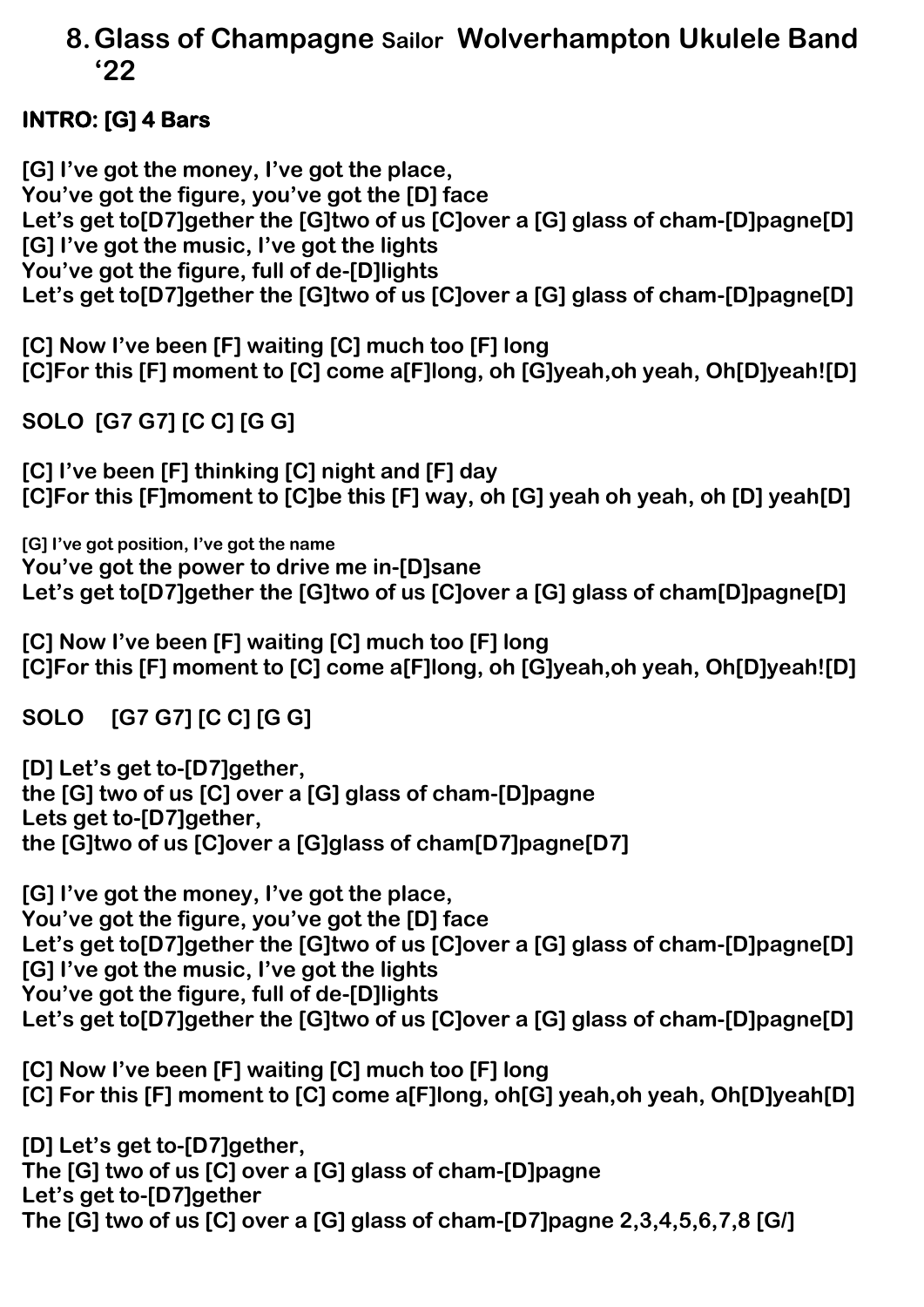### 9.**Happy Together Turtles Wolverhampton Ukulele Band**

**[Dm] Imagine me and you,…. I do I think about you [C] day and night it's only right T[o think about the [Bb] girl you love and hold her tight So happy to[A7]gether** 

**If I should [Dm] call you up invest a dime And you say you be[C]long to me and ease my mind Imagine how the [Bb] world could be so very fine, so happy to[A7]gether** 

**[D] I can't see me [Am] lovin' nobody but [D] you for all my [C] life [D] When you're with me [Am] Baby the skies'll be [D] blue for all my [C] life** 

**[Dm] Me and you and you and me No matter how they [C] toss the dice it had to be The only one for [Bb] me is you and you for me so happy to[A7]gether** 

**[D] I can't see me [Am] lovin' nobody but [D] you for all my [C] life [D] When you're with me [Am] Baby the skies'll be [D] blue for all my [C] life** 

**[Dm] Me and you and you and me** 

**No matter how they [C] toss the dice it had to be The only one for [Bb] me is you and you for me so happy to[A7]gether** 

**[D] Ba-ba-ba-ba [Am] ba-ba-ba-ba ba-ba-[D] ba ba-ba-ba-[C] ba [D] Ba-ba-ba-ba [Am] ba-ba-ba-ba ba-ba-[D] ba ba-ba-ba-[C] ba** 

**[Dm] Me and you and you and me No matter how they [C] toss the dice it had to be The only one for [Bb] me is you and you for me so happy to[A7]gether** 

**[D] Ba-ba-ba-ba [Am] ba-ba-ba-ba ba-ba-[D] ba ba-ba-ba-[C] ba [D] Ba-ba-ba-ba [Am] ba-ba-ba-ba ba-ba-[D] ba ba-ba-ba-[C] ba [D]** 

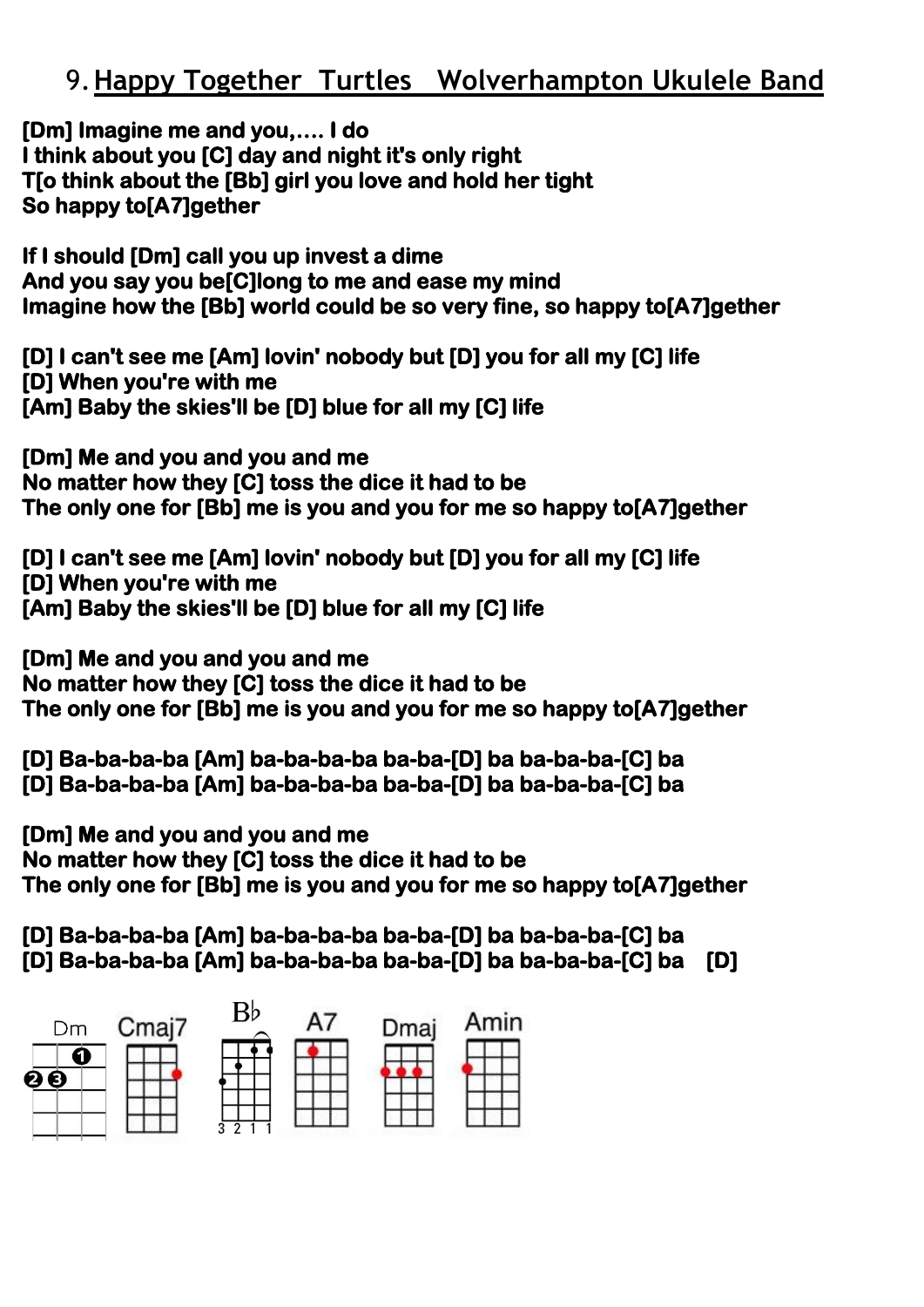### **10. Crocodile Rock Wolverhampton Ukulele Band**

**Intro [C] Laaa la la la la [Am] Laaa la la la la [F] laaa la la la la [G7] laaa]** 

**[C] I remember when rock was young, me and [Em] Suzie had so much fun Holding [F] hands and skimming stones Had an [G7] old gold Chevy and a place of my own But the [C] biggest kick I ever got Was doing a [Em] thing called the Crocodile Rock While the [F] other kids were Rocking Round the Clock We were [G7] hopping and bopping to the Crocodile Rock, well** 

**[Chorus]** 

**[Am] 'dile rocking is something shocking, when your [D7] feet just can't keep still [G7] I never knew me a better time and I [C] guess I never will [A7] Oh lawdy, mama those Friday nights, when [D7] Suzie wore here dresses tight And the [G7] 'dile Rocking was ou…..t of [F] si…….ght [C] Laaa la la la la [Am] Laaa la la la la [F] laaa la la la la [G7] laaa** 

**But the [C] years went by and the rock just died [Em] Suzie went and left us for some foreign guy [F] Long nights crying by the record machine [G7] Dreaming of my Chevy and my old blue jeans But they'll [C] never kill the thrills we've got Burning [Em] up to the Crocodile Rock Learning [F] fast as the weeks went past We really [G7] thought the Crocodile Rock would last, well** 

**[Chorus]** 

**[Am] 'dile rocking is something shocking, when you [D7] feet just can't keep still [G7] I never knew me a better time and I [C] guess I never will [A7] Oh lawdy, mama those Friday nights, when [D7] Suzie wore here dresses tight And the [G7] 'dile Rocking was ou…..t of [F] si…….ght [C] Laaa la la la la [Am] Laaa la la la la [F] laaa la la la la [G7] laaa]** 

**REPEAT VERSE 1 AND CHORUS** 

**[C] Laaa la la la la [Am] Laaa la la la la [F] laaa la la la la [G7] laaa] [C]/ Ack : Bridgnorth Ukulele Band Archives 2016**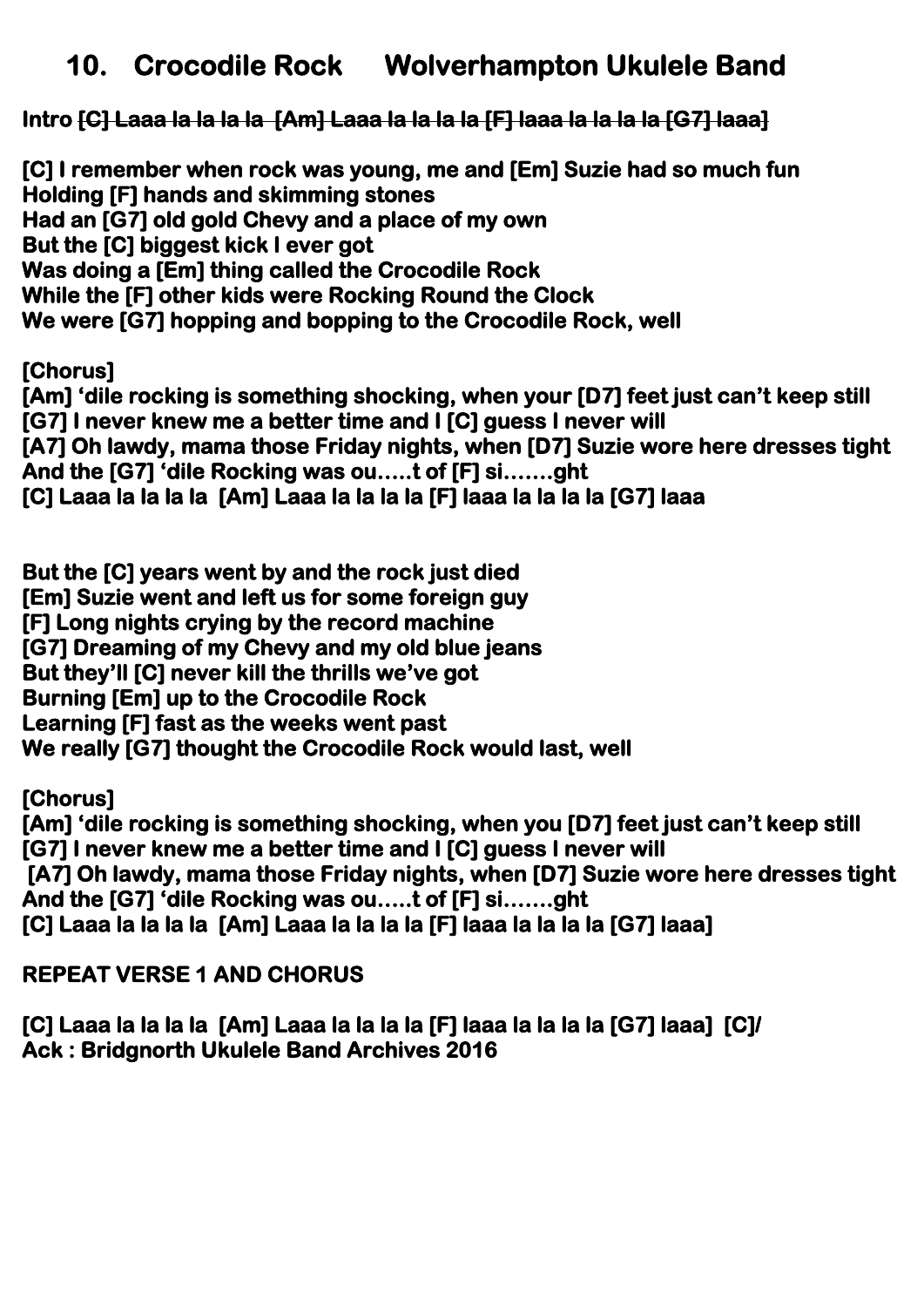### **11. Teenage Kicks The Undertones Wolverhampton Ukulele Band**

**[C][Am][C][Am]** 

**[C]A teenage dream's so hard to beat, [Am]everytime she walks down the street [C]Another girl in the neighbourhood, [Am]wish she was mine, she looks so good** 

**[F]I wanna hold her, wanna hold her, wanna hold her tight [G]Get teenage kicks right through the night** 

**[C]I'm gonna call her on the telephone, [Am]ask her over 'cos I'm all alone [C]I need excitement oh I need it bad, [Am]and it's the best that I've ever had** 

**[F]I wanna hold her, wanna hold her, wanna hold her tight [G]Get teenage kicks right through the night** 

**[C]A teenage dream's so hard to beat, [Am]everytime she walks down the street [C]Another girl in the neighbourhood, [Am]wish she was mine, she looks so good** 

**[F]I wanna hold her, wanna hold her, wanna hold her tight [G]Get teenage kicks right through the night** 

**[F]Psycho Killer, [G]qu'est-que-c'est, [Am]Fa fa fa fa fa fa far better [F]Run run run [G]run run run run a-[C]way [F]Psycho Killer, [G]qu'est-que-c'est, [Am]Fa fa fa fa fa fa far better [F]Run run run [G]run run run run a-[C]way, Oh… [F] Oh……….[G]ayayayay** 

**[C]I'm gonna call her on the telephone, [Am]ask her over 'cos I'm all alone [C]I need excitement oh I need it bad, [Am]and it's the best that I've ever had** 

**[F]I wanna hold her, wanna hold her, wanna hold her tight [G]Get teenage kicks right through the night** 

**[F]Psycho Killer, [G]qu'est-que-c'est, [Am]Fa fa fa fa fa fa far better [F]Run run run [G]run run run run a-[C]way [F]Psycho Killer, [G]qu'est-que-c'est, [Am]Fa fa fa fa fa fa far better [F]Run run run [G]run run run run a-[C]way,Oh… [F] Oh……….[G]ayayayay [F][G][C]** 





Ack: Bridgnorth Ukulele Band 2012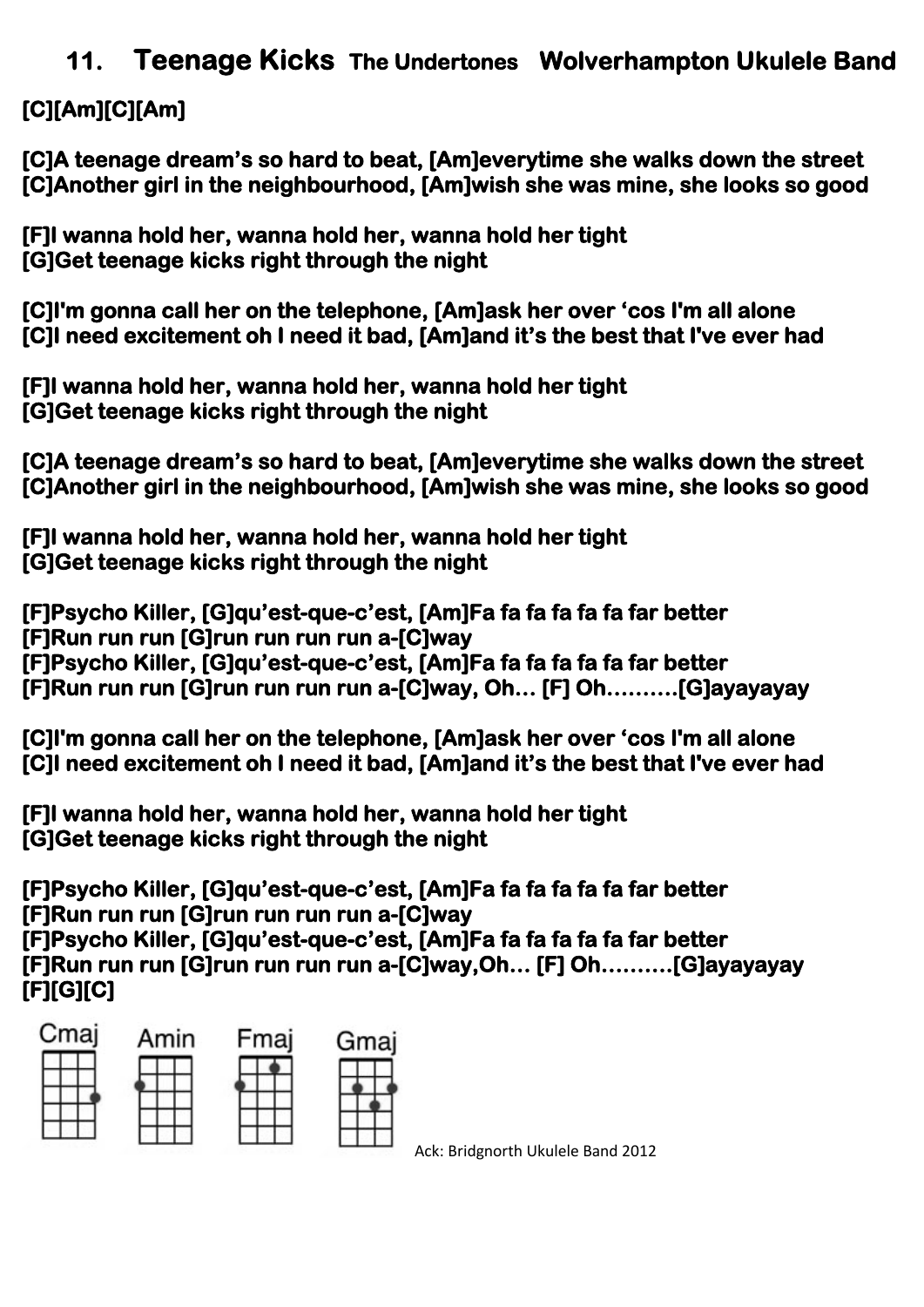### **12. Sheena is a Punk Rocker Wolverhampton Ukulele Band Feb 22**

**[INTRO] 8 Bars [C]**

**[C] Well, the kids are all hopped up and ready to go They are ready to go now They've [G] got their surfboards And they are going to the disco-[C]theque a go go** 

**[Am] But she just [F] couldn't stay [Am] She had to [F] break away (wah-hoo) [C] Well, New York City really has it [G] all, oh yeah, oh yeah, oh yeah**

**[C] Sheena is [F] a punk [G] rocker [C] Sheena is [F] a punk [G] rocker [C] Sheena is [F] a punk [G] rocker [C] now [F] [G]**

**[C] Sheena is [F] a punk [G] rocker** 

**[C] Sheena is [F] a punk [G] rocker** 

**[C] Sheena is [F] a punk [G] rocker [C] now**

**Well, she's a [F] punk, punk, punk rocker [C] Punk punk, punk rocker [G] punk punk, punk rocker [Bb] Punk, punk, punk rocker [C] now**

### **REPEAT FROM BEGINNING**

**[C] Sheena is [F] a punk [G] rocker** 

**[C] Sheena is [F] a punk [G] rocker** 

**[C] Sheena is [F] a punk [G] rocker [C] now [F] [G]**

**[C] Sheena is [F] a punk [G] rocker** 

**[C] Sheena is [F] a punk [G] rocker** 

**[C] Sheena is [F] a punk [G] rocker [C] now**

**Well, she's a [F] punk, punk, punk rocker [C] Punk, punk, punk rocker [G] punk, punk, punk rocker [Bb] Punk, punk, punk rocker [C/] now [HANG]**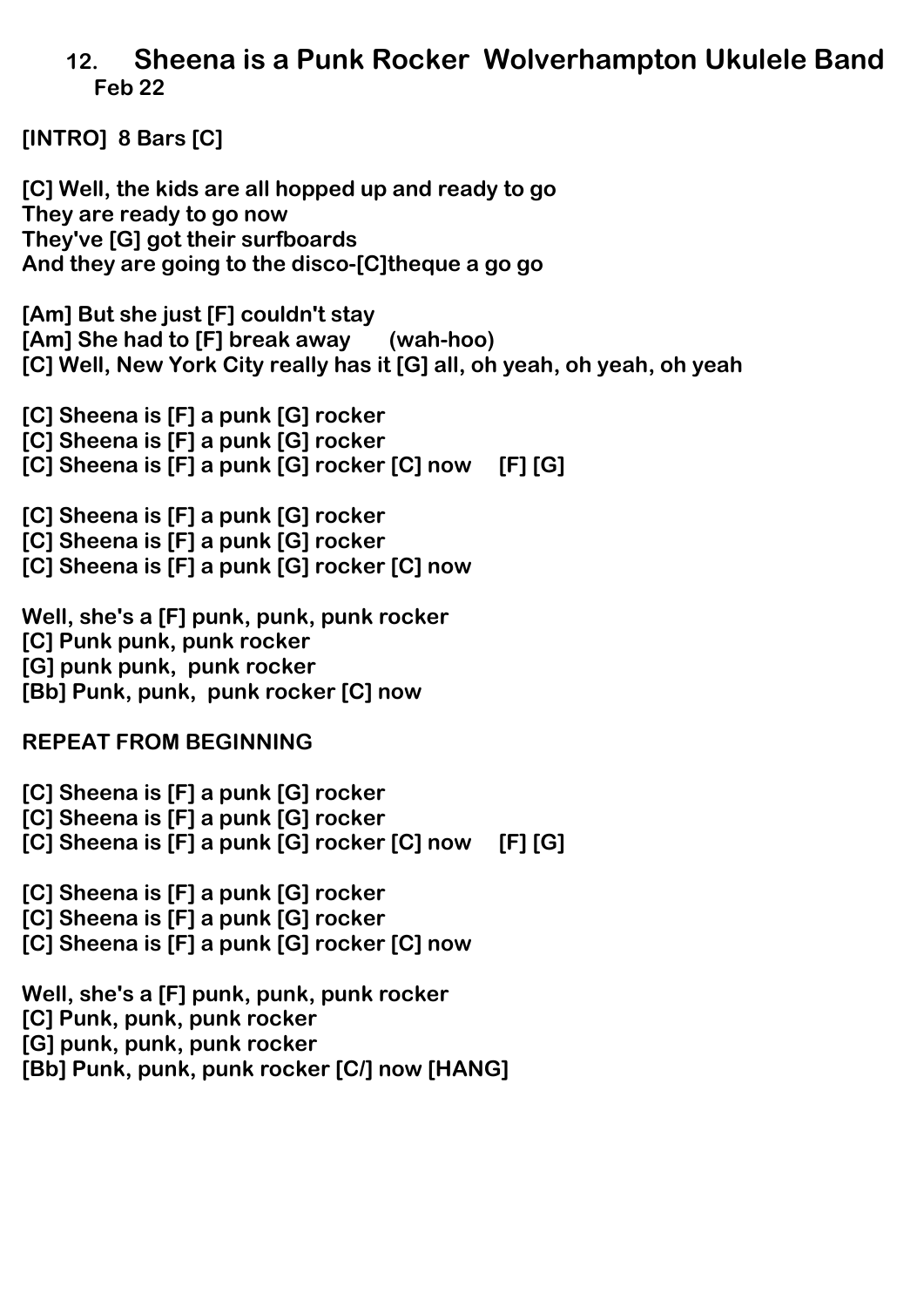### **13. Fat Bottomed Girls – Queen – Wolverhampton Ukulele Band 2022**

**(Tacet) [A/] Are……………. you gonna take me home tonight? Ah down beside that red firelight? Are you gonna let it all hang out? Fat bottomed [A/] girls you make the [E7/] rockin' world go [A/] round**

**I was [A] just a skinny lad never knew no good from bad But I knew life before I left nurse[E7]ry Left a[A]lone with big fat Fanny she was [D] such a naughty nanny Heap big wo[A]man you made a [E7] bad boy out of [A] me** 

**[A] Oh won't you [G] take me home to[D]night [A] Ah down be[G]side that red fire [E7] light? [A] Are you gonna [D] let it all hang out? Fat bottomed [A] girls you make the [E7] rockin' world go [A] round** 

**I've been [A] singing with my band across the wire across the land I seen ev'ry blue eyed floozy on the [E7] way But their [A] beauty and their style went kind of [D] smooth after a while Take me [A] to them naughty [E7] ladies every [A] time** 

**[A] Oh won't you [G] take me home to[D]night [A] Ah down be[G]side that red fire [E7] light? [A] Are when you [D] give it all you got Fat bottomed [A] girls you make the [E7] rockin' world go [A] round [D] yeah Fat bottomed [A] girls you make the [E7] rockin' world go [A] round** 

**Now your [A] mortgages and homes, I got stiffness in the bones Ain't no beauty queens in this locali[E7] ty (I tell you) Oh but [A] I still get my pleasure still [D] got my greatest treasure Heap big wo[A] man you made a [E7] big man out of [A] me** 

**[A] Oh won't you [G] take me home to[D]night [A] Ah down be[G]side that red fire[E7] light? [A] Are you gonna [D] let it all hang out? Fat bottomed [A] girls you make the [E7] rockin' world go [A] round [D] yeah Fat bottomed [A] girls you make the [E7] rockin' world go [A] round [D] yeah Fat bottomed [A] girls you make the [E7] rockin' world go [A] round [D] yeah Fat bottomed [A] girls you make the [E7] rockin' world go [A] round [E7/][A/]**

**Ack: Cool and Uke**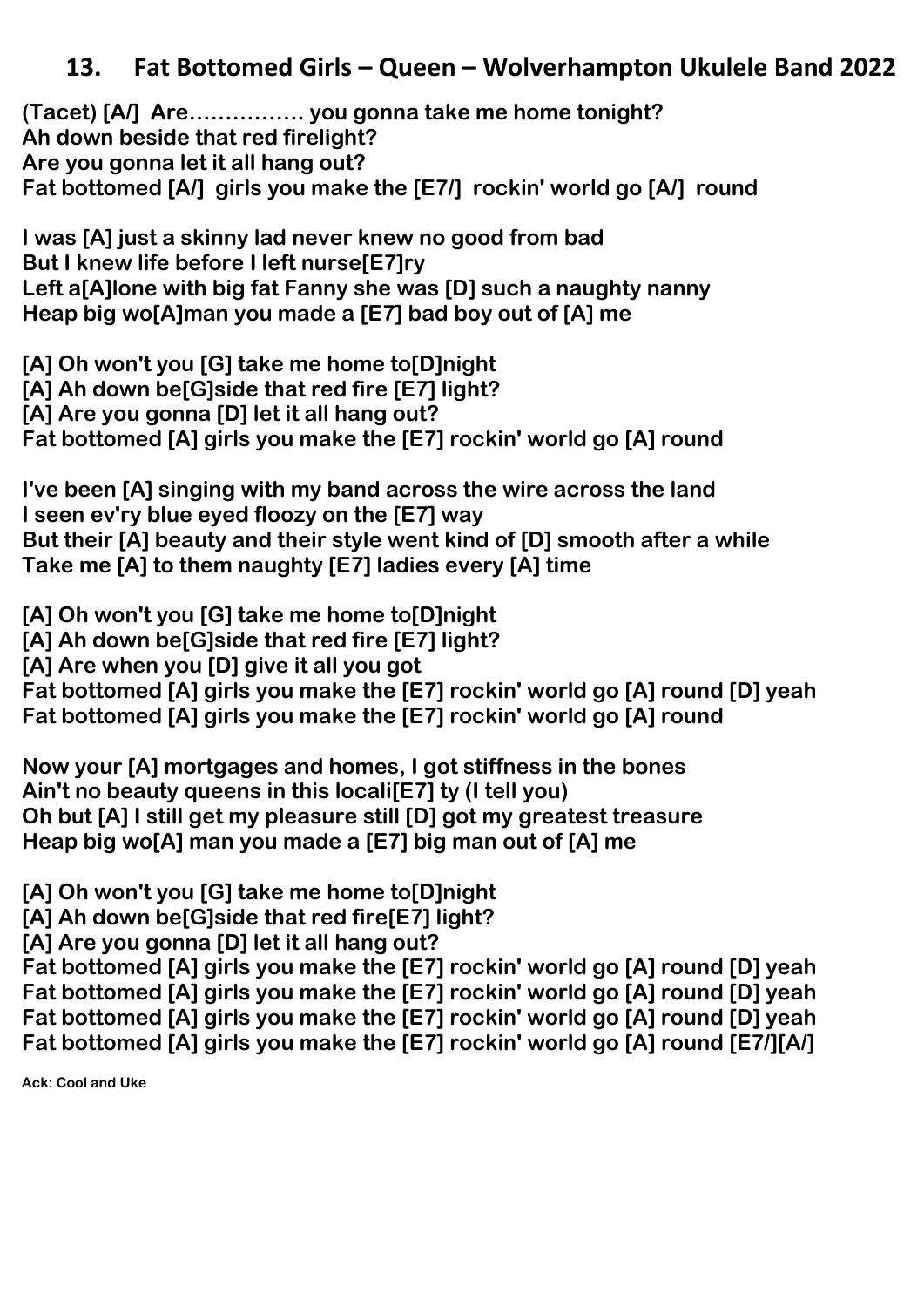### **14. The Israelites Wolverhampton Ukulele Band 9/2020 Desmond Dekker &The Aces SLOW SOLO - [A/] Get up in the morning slaving for bread sir So that every [A7/] mouth can be fed [D/] Poor [E7/] me, me [A/] Israelites [F] [G] ALL JOIN IN : [A] Get up in the morning slaving for bread sir So that every [A7] mouth can be fed [D] Poor [E7] me [A] Israelites [C] [D] [A] My wife and my kids they pack up and a leave me Darling she said I was [A7] yours to receive [D] Poor [E7] me, me [A] Israelites [C] [A] Shirt dem a-tear up trousers are go I don't want to end up like [A7] Bonnie and Clyde [D] Poor [E7] me me [A] Israelites [F] [G] [A] After a storm there must be a calm [A] Catch me in your palm you [A7] sound your alarm [D] Poor [E7] me, me [A] Israelites [F] [G] [A] [A] [A] [A] [F] [F] [G] [G] [A] [A] [A] [A] [D] [D] [D] [D] [A] [A] [A] [A] [F] [F] [G] [G [A] [A] [A] [A] [E7….HANG]] [A] Get up in the morning slaving for bread sir So that every [A7] mouth can be fed [D] Poor [E7] me, me [A] Israelites [C] [D] [A] My wife and my kids they pack up and a leave me Darling she said I was [A7] yours to receive [D] Poor [E7] me, me [A] Israelites [C] [A] Shirt dem a-tear up trousers are go I don't want to end up like [A7] Bonnie and Clyde [D] Poor [E7] me, me [A] Israelites [F] [G] [A] After a storm there must be a calm [A] Catch me in your palm you [A7] sound your alarm [D] Poor [E7] me. me [A] Israelites [F] [G] [D] Poor [E7] me, me [A] Israelites (I wonder who I'm working for)[D] Poor [E7] me, me [A/] Is –[A/]a-[A/]rae[A/]lites**

# Dmai E7 Fmai  $\Box$ Gmai Cmai A7

 $\overline{A}$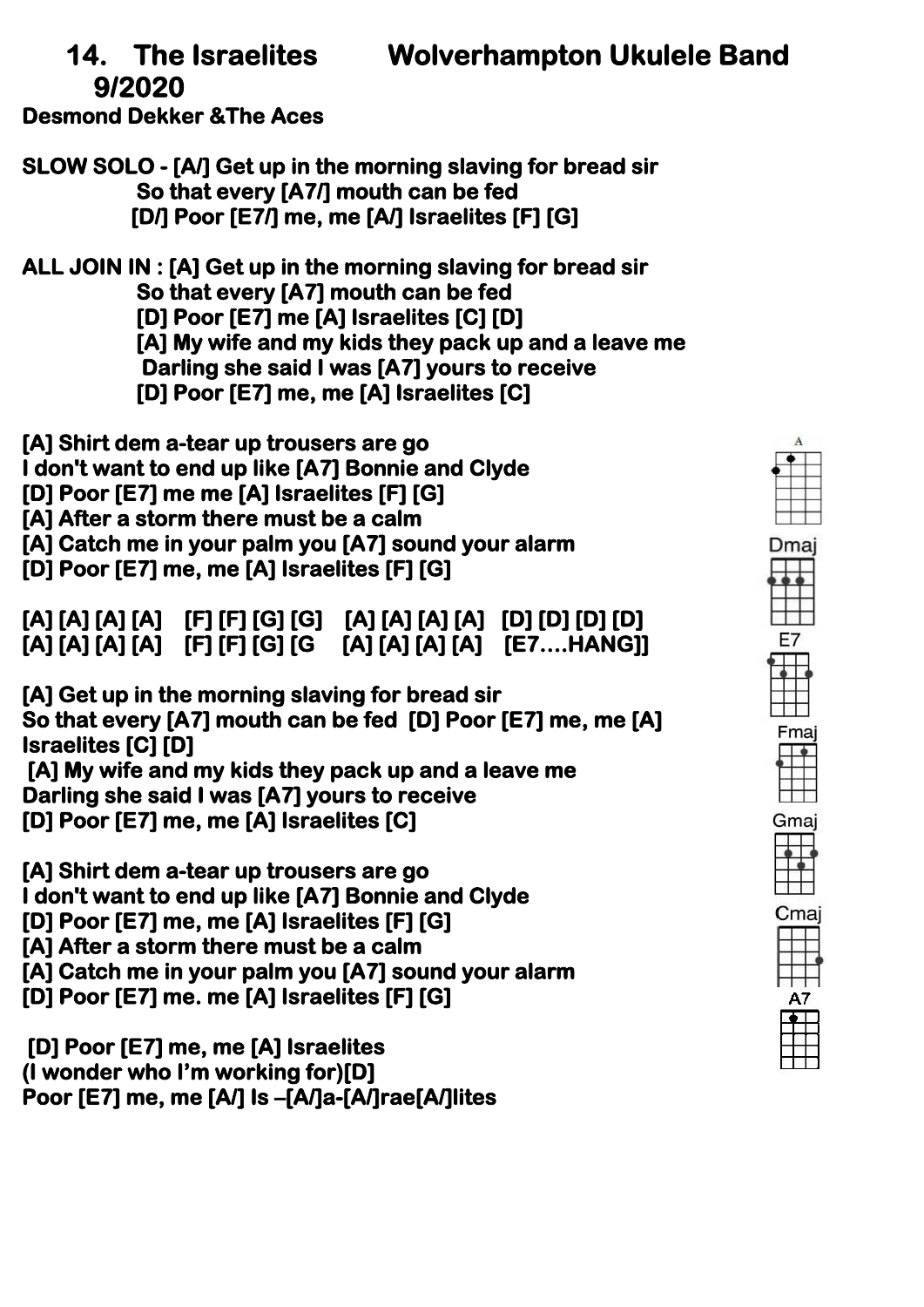### **15. Silver Machine Hawkwind Wolverhampton Ukulele Band 2019**

### **INSTRUMENTAL FIRST VERSE**

**[F] I just took a [G] ride In a silver ma-[Bb]chine And I'm still feeling [C] mean** 

**Do you [F] want to ride See yourself going [G] by The other side of the [Bb] sky I got a silver ma-[C]chine** 

**It [F] flies, sideways through [G] time It's an electric [Bb] line to your Zodiac [C] sign** 

**[C] I've [Bb] got a [C] silver ma-[Bb]chine [C] I've [Bb] got a [C] silver ma-[Bb]chine [C] I've [Bb] got a [C] silver ma-[Bb]chine [C] I've got a silver machine** 

**It [F] flies, out of a [G] dream It's antiseptically [Bb] clean You're gonna know where I've [C] been** 

**Do you [F] want to ride See yourself going [G] by The other side of the [Bb] sky I got a silver ma-[C]chine** 

**I said [F] I just took a [G] ride In a silver ma-[Bb]chine And I'm still feeling [C] mean** 

**It [F] flies, sideways through [G] time It's an electric [Bb] line To your Zodiac [C] sign 2,3,4,5,6,7,8** 

**[C] I've [Bb] got a [C]silver ma-[Bb]chine [C] I've [Bb] got a [C]silver ma-[Bb]chine [C] I've [Bb] got a [C]silver ma-[Bb]chine [C] I've [Bb] got a [C]silver ma-[Bb]chine [F]**  Ack: Bridgnorth Ukulele Band 2017





| 3 |  |  |
|---|--|--|

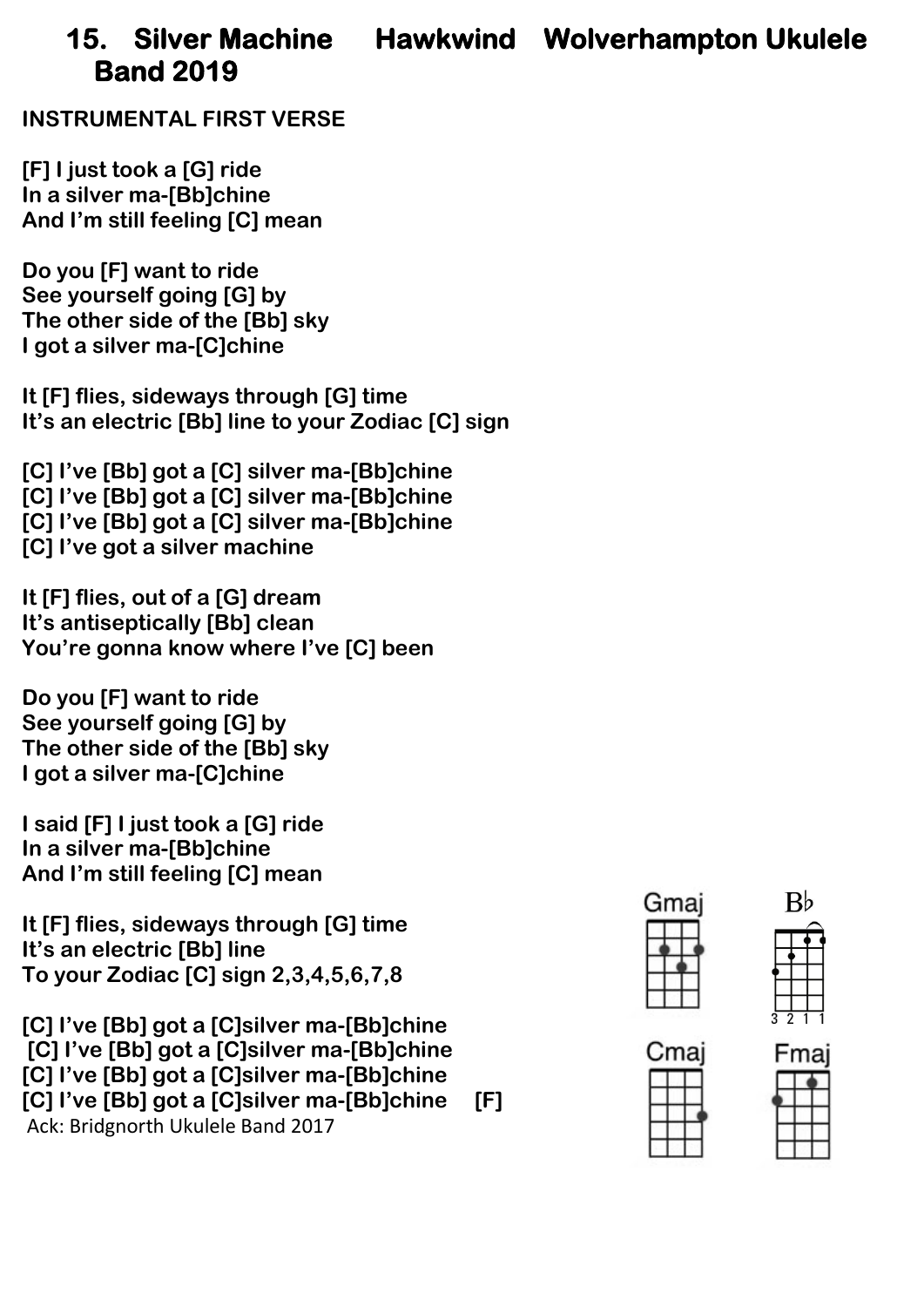### **16. I Predict a Riot Kaiser Chiefs Wolverhampton Ukulele Band**

**INTRO [Am] x 8 [Am] Aaaaah – [Am] Watching the people get [C] lairy It's [D] not very pretty I [Am] tell thee [Am] Walking through town is quite [C] scary And [D] not very sensible [Am] either A [Am] friend of a friend he got [C] beaten He [D] looked the wrong way at a pol-[Am]iceman Would [Am] never have happened to [C] Smeaton [C] And old Leo [D] Denson [D]** 

**[Am] la-ah-[E7] ah [G]la la la- la- la -la [D] la …la la [Am] la-ah-[E7] ah [G]la la la- la- la -la [D] la BUILD UP OF 8 x [D] [F] I predict a riot … [Bb] I predict a [F] riot [F] [F] I predict a riot … [Bb] I predict a [F] riot [F]** 

**[Am]…. I tried to get in my [C] taxi A [D] man in a tracksuit at-[Am]tacked me He [Am] said that he saw it be-[C]fore me [D] Wants to get things a bit [Am] gory [Am] Girls run around with no [C] clothes on To [D] borrow a pound for a [Am] condom If it [Am] wasn't for chip fat they'd be [C] frozen They're [D] not very sensible** 

**[Am] la-ah-[E7] ah [G]la la la- la- la -la [D] la …la la [Am] la-ah-[E7] ah [G]la la la- la- la -la [D] la BUILD UP OF 8 x [D] [F] I predict a riot … [Bb] I predict a [F] riot [F] [F] I predict a riot … [Bb] I predict a [F] riot [F]** 

### **BRIDGE And if there's [B7] anybody left in [A] here That [G] doesn't want to be out [F x 8 BUILD UP] there**

**[Am] Aaaaah – [Am] Watching the people get [C] lairy It's [D] not very pretty I [Am] tell thee [Am] Walking through town is quite [C] scary And [D] not very sensible [Am] la-ah-[E7] ah [G]la la la- la- la -la [D] la …la la [Am] la-ah-[E7] ah [G]la la la- la- la -la [D] la BUILD UP OF 8 x [D] [F] I predict a riot … [Bb] I predict a [F] riot [F] [F] I predict a riot … [Bb] I predict a [F] riot [F]** 

**OUTRO And if there's [B7] anybody left in [A] here That [G] doesn't want to be out [F x 8 BUILD UP] there [Am]/ \*\*\*\*\*\*2 SONGS LEFT\*\*\*\*\*** 











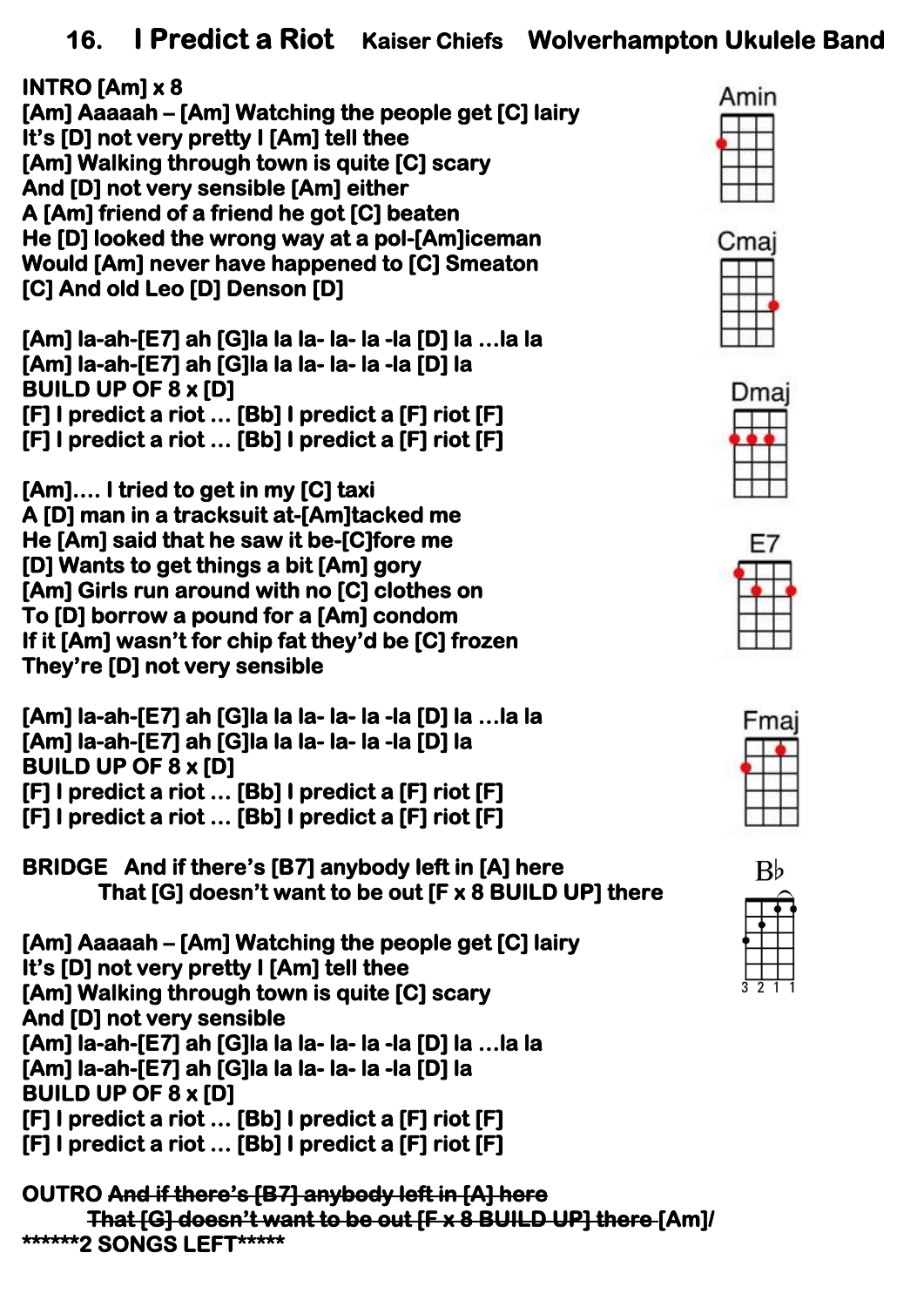### **17. Delilah Tom Jones Wolverhampton Ukulele Band 2020**

### **1,2,3 1,2,3 Intro: [Dm] [Dm] [Dm] [Dm]**

**I saw the light on the night that I passed by her [A7] window [Dm] I saw the flickering shadows of love on her [A7] blind [D] She [D7] was my [Gm] woman [Dm] As she betrayed me I [A7] watched, and went out of my [Dm] mind [C7]**

**[F] My, my, my, Del-[C]ilah [C7] Why, why, why, Del-[F]ilah [F] I could [F7] see that [Bb] girl was no good for [Gm] me [F] But I was lost like a [C] slave that no man could [F] free [A7]**

**[Dm] At break of day when that man drove away I was [A7] waiting [Dm] I crossed the street to her house and she opened the [A7] door [D] She [D7] stood there [Gm] laughing [Dm] I felt the knife in my [A7] hand, and she laughed no [Dm] more [C7]**

**[F] My, my, my, Del-[C]ilah [C7] Why, why, why, Del-[F]ilah [F] So be [F7] fore they [Bb] come to break down the [Gm] door For [F]give me, Delilah, I [C] just couldn't take any [F] more [A7]**

**Instrumental break [Dm] At break of day when that man drove away I was [A7] waiting [Dm] I crossed the street to her house and she opened the [A7] door**

**[D] She [D7] stood there [Gm] laughing [Dm] I felt the knife in my [A7] hand, and she laughed no [Dm] more [C7]** 

**[F] My, my, my, Del-[C]ilah [C7] Why, why, why, Del-[F]ilah [F] So be [F7] fore they [Bb] come to break down the [Gm] door For [F]give me, Delilah, I [C] just couldn't take any [F] more [A7] For [Dm]give me, Delilah, I [A7] just couldn't take any [Dm] more**

**Ack: Bridgnorth Ukulele Band 2011** $C<sub>7</sub>$ F7  $Gm$ Cmaj  $Bb$ Dm Fmai  $\bullet$ Dmai ุ ค 20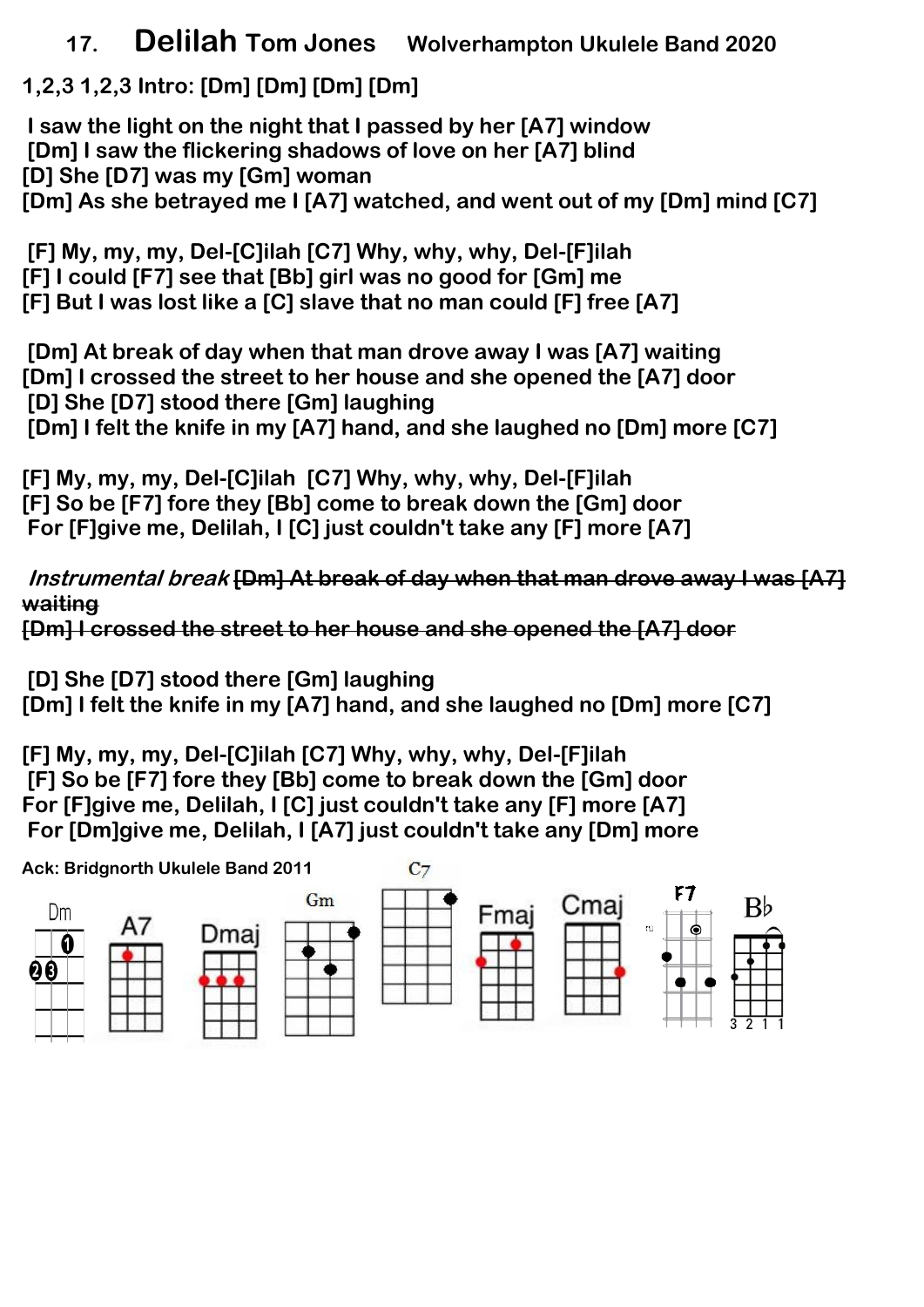### **18. 500 Miles The Proclaimers Wolverhampton Ukulele Band 2022**

**[C] When I wake up, yeah, I know I'm gonna be,** 

**I'm gonna [F] be the one who [G7] wakes up next to [C] you.** 

**[C] When I go out, yeah, I know I'm gonna be,** 

**I'm gonna [F] be the one who [G7] goes along with [C] you.** 

**[C] If I get drunk, well I know I'm gonna be,** 

 **I'm gonna [F] be the one who [G7] gets drunk next to [C] you.** 

**[C] And if I haver, yeah, I know I'm gonna be,** 

**I'm gonna [F] be the one who's [G7] havering to [C] you.** 

**[C] But I would walk 500 miles, and [F] I would walk five [G7] hundred more, Just to [C] be the one who walked a thousand [F] miles to fall down [G7] at your door When I'm [C] working, yeah, I know I'm gonna be,** 

**I'm gonna [F] be the one who's [G7] working hard for [C] you.** 

**[C] And when the money, comes in for the work I do** 

**I'll pass [F] almost every [G7] penny on to [C] you.** 

**[C] When I come home, oh I know I'm gonna be,** 

**I'm gonna [F] be the one who [G7] comes back home to [C] you.** 

**[C] And if I grow old, well, I know I'm gonna be,** 

**I'm gonna [F] be the one who's [G7] growing old with [C]you.** 

 **[C] But I would walk 500 miles, and [F] I would walk five [G7] hundred more, Just to [C] be the one who walked a thousand [F] miles to fall down [G7]at your door [C] Ta la la ta [ta la la ta], ta la la ta [ta la la ta], la la la [F] ta, la la la la la [G7 ]ta,la la la [C] la la [2x]** 

**[C] When I'm lonely, well, I know I'm gonna be,** 

**I'm gonna [F] be the one who's [G7] lonely without [C] you.** 

**[C] And when I'm dreaming, well, I know I'm gonna dream,** 

**I'm gonna [F] dream about the [G7] time when I'm with [C] you.** 

 **[C] When I go out, well I know I'm gonna be,** 

**I'm gonna [F] be the one who [G7] goes along with [C] you.** 

**[C] And when I come home, well I know I'm gonna be,** 

**I'm gonna [F] be the one who [G7] comes back home to [C] you.** 

**{single hits} I'm gonna [Dm/] be the one who's[G7/] coming home to [C] you.** 

 **[C] But I would walk 500 miles, and [F] I would walk five [G7] hundred more, Just to [C] be the one who walked a thousand [F] miles to fall down [G7]at your door** 

 **[C] Ta la la ta [ta la la ta], ta la la ta [ta la la ta], la la la [F] ta, la la la la la [G7] ta,la la la [C] la la [C] Ta la la ta [ta la la ta],ta la la ta [ta la la ta], la la la [F] ta, la la la la la [G7] ta,la la la [Dm] la..PAUSE... ta [F] la la la la la [G7] ta,la la la [C] la [C/ C/ C/]**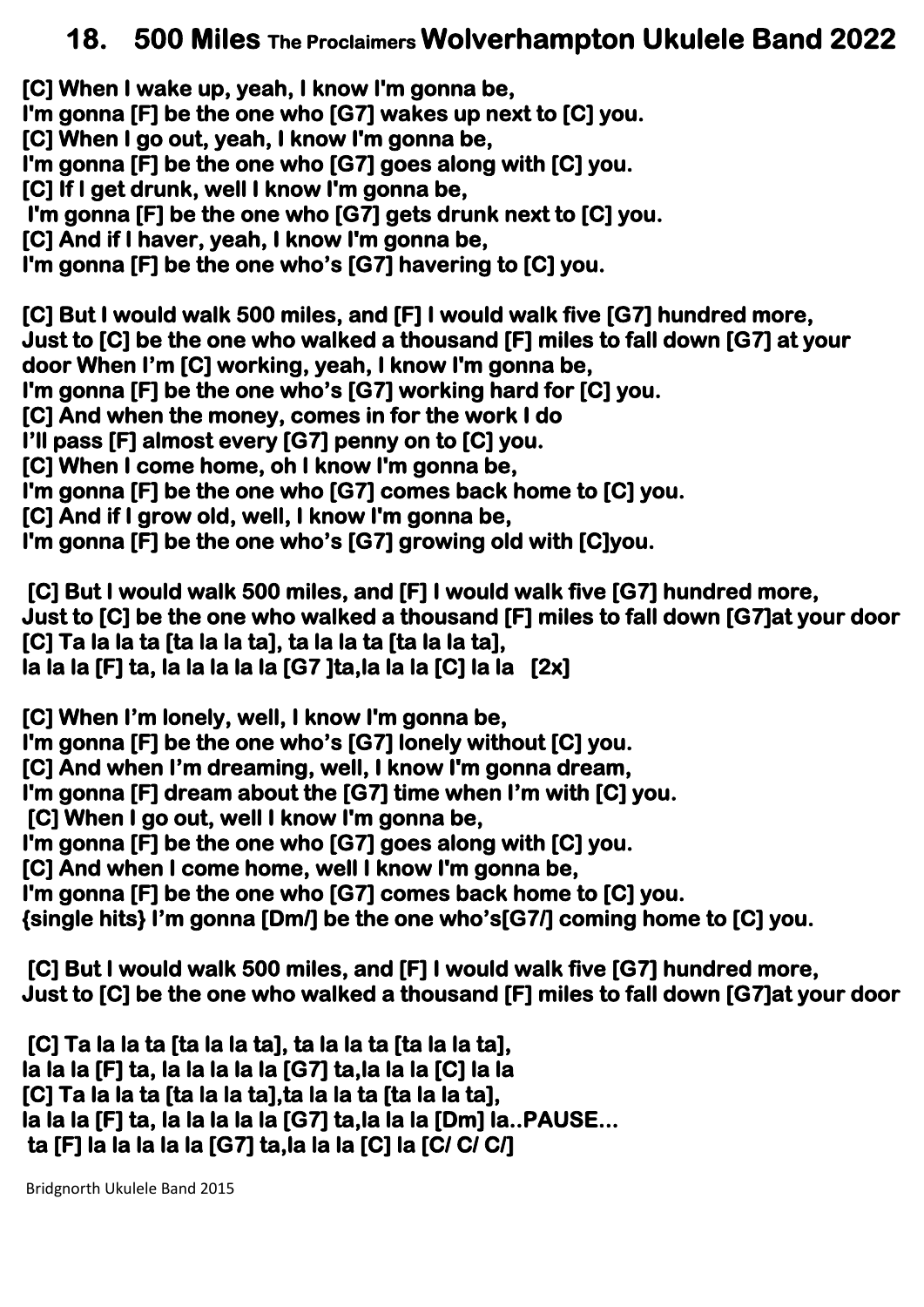## **SET 2**

### **19. Rockin' all over the world/Caroline Status Quo Wolverhampton Ukulele Band 2019**

**Intro: FIRST 3 LINES [G] Well here we are and here we are and here we go [C] All aboard cos we're hittin' the road Here we [G] go oh [D] rockin' all over the [G] world [D]**

**Well a [G]giddy up and giddy up get away [C] We're goin' crazy and we're goin' today Here we [G] go oh [D] rockin' all over the [G]world [D]**

**And I [G]like it I like it I like it I like it I [C] la la la like it la la la la Here we [G] go oh [D] rockin' all over the [G]world [D]**

**Well [G]here we are and here we are and here we go [C] All aboard cos we're hittin' the road Here we [G] go oh [D] rockin' all over the [G] world [D]**

**If you [G]want to turn me on to [C] Anything you really want to Turn me [G] on to your [D] love, sweet [G] love [D] [G] Come on sweet Caroline, you're my sweet Caroline You [C] know I wanna take ya, I really wanna make ya [G] Come on sweet Caroline [D] take my hand To-[C]gether we can rock and [G] roll [D]**

**Well I'm [G] gonna tell your mama what I'm gonna do [C]We're goin' out with our dancin' shoes Here we [G] go oh [D] rockin' all over the [G] world [D]**

**Well a [G]giddy up and giddy up get away [C] We're goin' crazy and we're goin' today Here we [G] go oh [D] rockin' all over the [G]world [D]**

**SINGLE HITS And I [G/] like it I like it I [G/] like it I like it } I [C/] la la la like it [C/] la la la la } X 2 Here we [G] go oh [D] rockin' all over the [G]world [D] }**

**Here we [G] go oh [D] rockin' all over the [G]world [D] [G]**





| ۶ |  |  |  |
|---|--|--|--|
|   |  |  |  |
|   |  |  |  |
|   |  |  |  |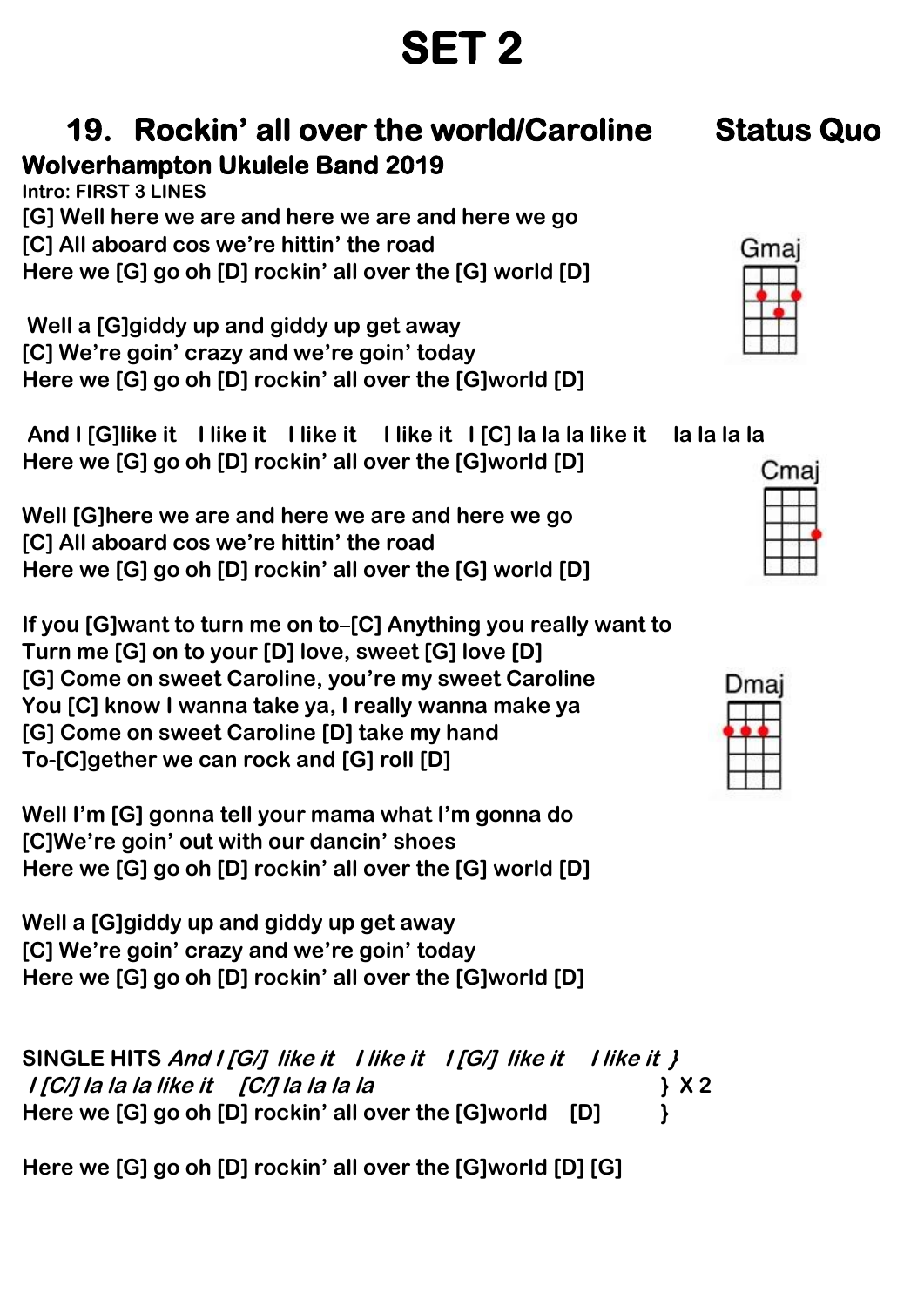20. **Spirit in the Sky Wolverhampton Ukulele Band 2022**

**Intro:[A] [D][C] x 4 [A] When I die and they lay me to rest, Gonna go to the [D] place that's best. When they lay me [A] down to die, [E7] Goin' on up to the spirit in the [A] sky.** 

**[A] Goin' up to the spirit in the sky, (In the sky) That's where I'm gonna go, [D] when I die. (when I die) When I die and they [A] lay me to rest, I'm gonna [E7] go to the place that's the [A] best. [D][C] [A] x2** 

**[A] Prepare yourself, you know it's a must, Gotta have a friend in [D] Jesus So you know that [A] when you die, It's [E7] gonna' recommend you to the spirit in the [A] sky.** 

**[A] Gonna' recommend you to the spirit in the sky, (in the sky) That's where you're gonna go, [D] when you die. (when you die) When you die and they [A] lay you to rest, You're gonna [E7] go to the place that's the [A] best. [D][C][A] x2** 

**[A] I'm not a sinner; I've never sinned. I got a friend in [D] Jesus So you know that [A] when I die, It's [E7] gonna' set me up with the spirit in the [A] sky.** 

**[A] Gonna' set me up with the spirit in the sky, (in the sky) That's where I'm gonna go, [D] when I die. (when I die) When I die and they [A] lay me to rest, I'm gonna [E7] go to the place that's the [A] best... [E7] Go to the place that's the [A] best.** 

**[E7] Go to the place that's the [A] best [A] [D][C][A] 4 x [A/]**

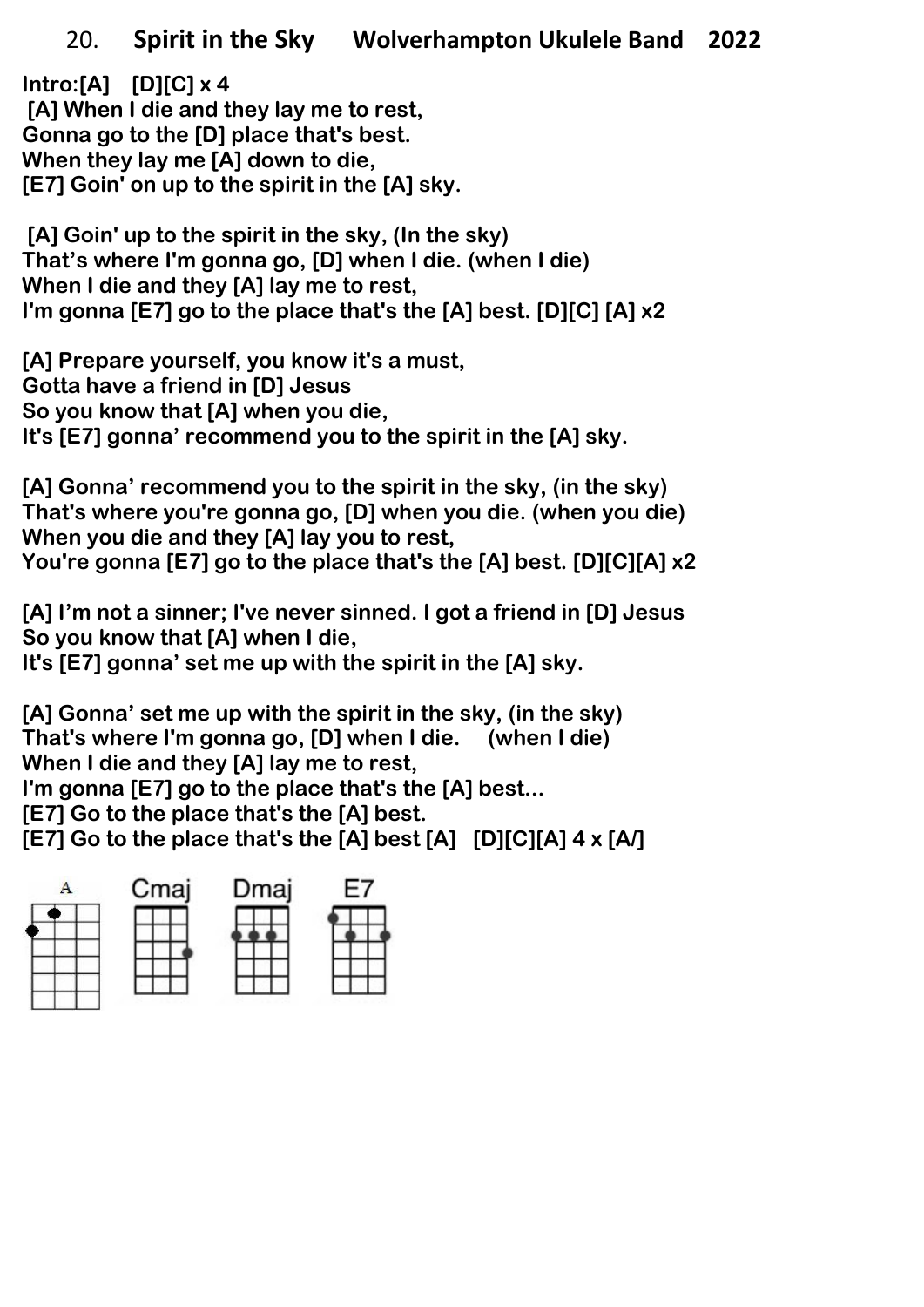### **INTRO: [C] And I think it's gonna be a [G] long long time [G] [C] And I think it's gonna be a [G] long long time [G]**

**[Em] She packed my bags last night pre-[A]flight [A] [Em] Zero hour, nine [A] A.M. [A] [C] And I'm gonna be [G]hi-[Am]gh [Am] as a kite by [D] then [D] [Em] I miss the earth so much I [A] miss my wife [A] [Em] It's lonely out in [A] space [A] [C] On such a [G] ti-ime-less [Am] flight [Am] [D]** 

### **CHORUS:**

 **[G] And I think it's gonna be a long long [C] time 'Til touchdown brings me round yet to [G] find I'm not the man they think I am at [C] home Oh no no [G] no I'm a [A] rocket man [A] [C] Rocket man burning out his fuse up [G] here alone [G]** 

**[Em] Mars ain't the kinda place to [A] raise your kids [A] [Em] In fact it's cold as [A] hell [A] [C]And there's no one [G]there to [Am]raise them[Am]ifyou[D]did[D] [Em] And all this science I don't [A]understand [Em] It's just my job five days a [A] week [A] Rocket [C] maa-[G]aa-[Am]-an [Am] rocket [D] man [D]** 

> **[G] And I think it's gonna be a long long [C] time Til touchdown brings me round yet to [G] find I'm not the man they think I am at [C] home Oh no no [G] no I'm a [A] rocket man [A] [C] Rocket man burning out his fuse up [G] here alone [G] [C] And I think it's gonna be a [G] long long time [G] [C] And I think it's gonna be a [G] long long time [G] [C] And I think it's gonna be a [G] long long time [G]**

### **SLOW SINGLE HITS [C\*] And I think it's gonna be a [G\*] long long time**

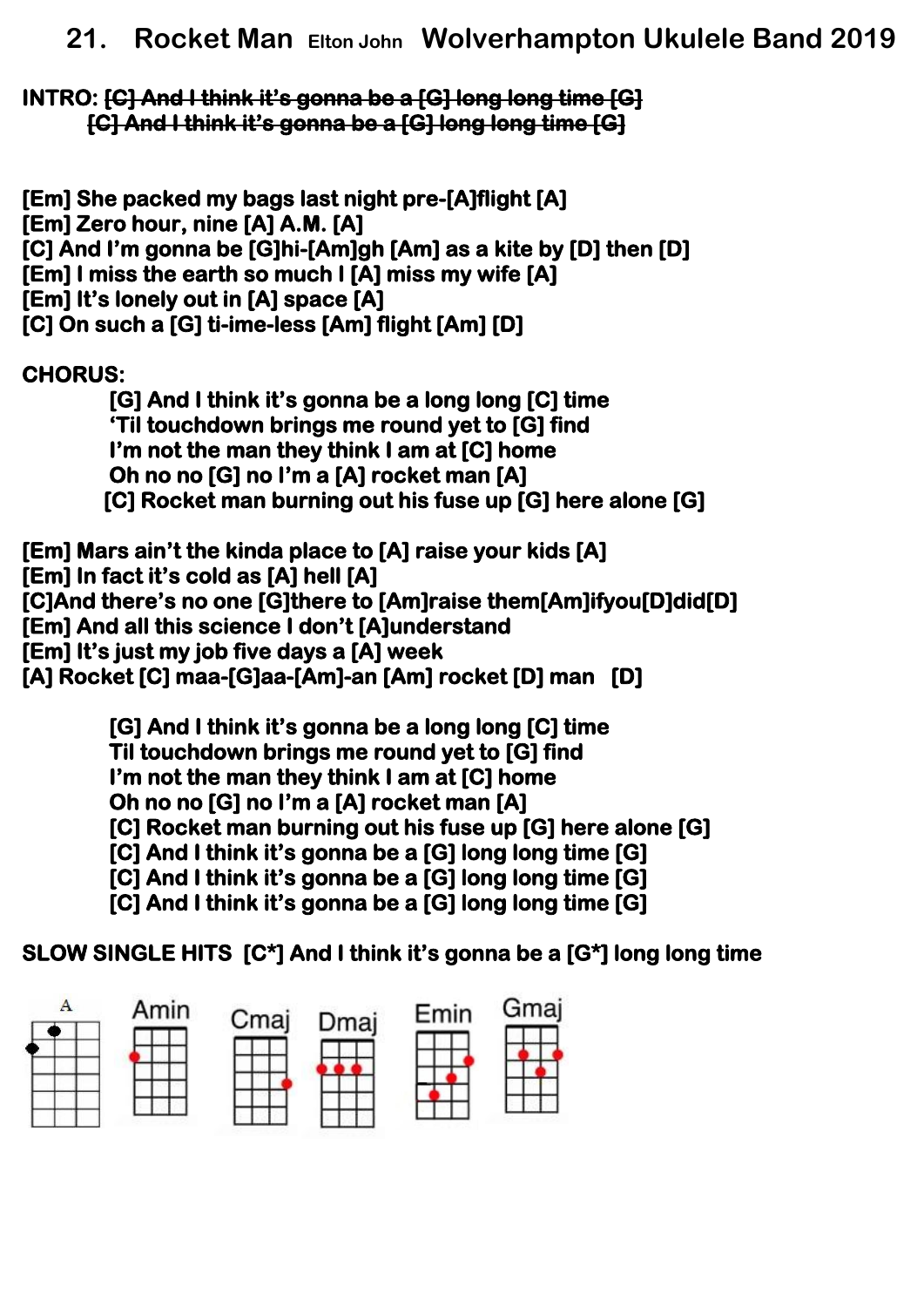### 22. **Cuz I Luv You Slade Wolverhampton Ukulele Band v. Jan 22**

**Intro [Dm/ Dm/ Dm/ Dm/] X 4**

**I wouldn't [Dm] laugh at you, when you boo-hoo-hoo, coz I [Am] luv you, I can [Dm] turn my back on the things you lack, coz I [Am] luv you, [Bb] I just like the things you [Am] do, (oo -oo) [Bb] Don't you change the things you [Am] do, (no, no)** 

**You get me [Dm] in a spot, and smile the smile you got, coz I [Am] luv you, You make me [Dm] out a clown, then you put me down, I still [Am] luv you, [Bb] I just like the things you [Am] do, (oo -oo) [Bb] Don't you change the things you [Am] do, (no, no)** 

**Instrumental Verse:-**

**I wouldn't [Dm] laugh at you, when you boo-hoo-hoo, coz I [Am] luv you, I can [Dm] turn my back on the things you lack, coz I [Am] luv you, [Bb] I just like the things you [Am] do, (oo -oo) [Bb] Don't you change the things you [Am] do, (no, no)** 

**When you [Dm] bite your lip, you're gonna flip your flip, when I [Am] luv you, When we're [Dm] miles apart you still reach my heart, how I [Am] luv you, [Bb] I just like the things you [Am] do, (oo -oo) [Bb] Don't you change the things you [Am] do, (no, no)** 

**Only [Dm] time can tell if we get on well, coz I [Am] luv you, All that's [Dm] passed us by, we only sigh -igh -igh, coz I [Am] luv you, [Bb] I just like the things you[Am] do, (oo -oo) [Bb] Don't you change the things you [Am] do, (no,no)** 

**La la la, [Dm] La-la-la-la, la la la la, La~la, la----[Am] la la! La la la, [Dm]La-la la la, la la la, La~la, la----[Am] la! [Bb] La la la ,la la la ,la la la,la la la [Am] laa laa [Bb] La la la ,la la la ,la la la,la la la [Am] laa laa End with a single Dm\***

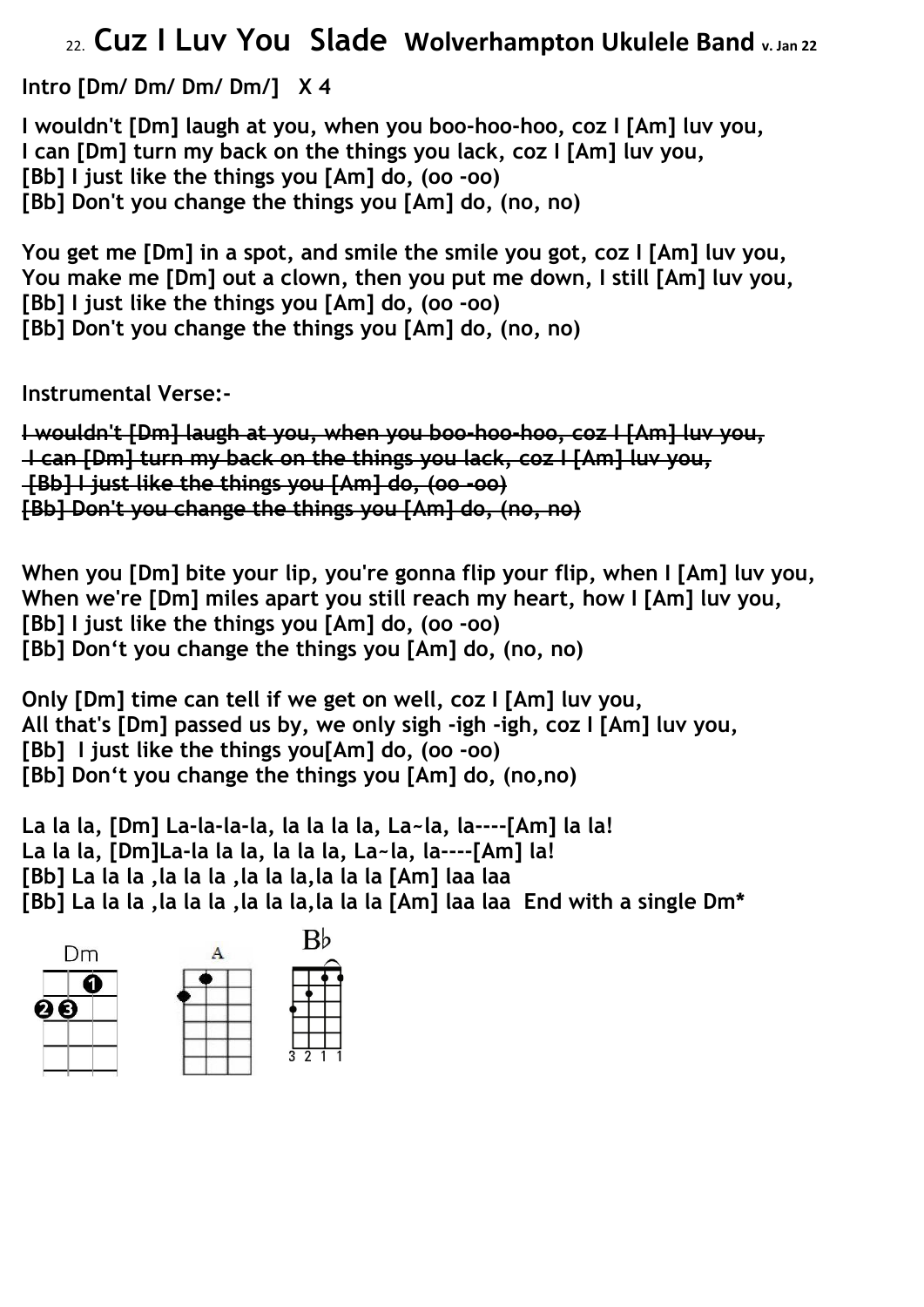**From Richard G's ukulele Songbook www.scorpex.net/uke.htm** 

**[G] I thought love was [D] only true in [G] fairy tales** 

**[G] Meant for someone [D] else but not for [G] me [G7]** 

**[C] Love was out to [G] get me [C] that's the way it [G] seemed** 

**[C] Disappointment [G] haunted all my [D7] dreams** 

**[Tacet] Then I saw her [G] face [C] [G] now I'm a be[G]liever [C] [G] Not a [G] trace [C] [G] of doubt in my [G] mind [C] [G] I'm in [G] love [C] I'm a be[G]liever I couldn't [F] leave her if I [D7] tried** 

**[G] I thought love was [D] more or less a [G] givin' thing [G] It seems the more I [D] gave the less I [G] got [G7] [C] What's the use in [G] tryin' [C] all you get is [G] pain [C] When I needed [G] sunshine I got [D7] rain** 

**[Tacet] Then I saw her [G] face [C] [G] now I'm a be[G]liever [C] [G] Not a [G] trace [C] [G] of doubt in my [G] mind [C] [G] I'm in [G] love [C] I'm a be[G]liever I couldn't [F] leave her if I [D7] tried** 

**Instrumental (first two lines of verse) [G] [D] [G] [G] [D] [G] Ooooh [G7] [C] Love was out to [G] get me [C] that's the way it [G] seemed [C] Disappointment [G] haunted all my [D7] dreams** 

**[Tacet] Then I saw her [G] face [C] [G] now I'm a be[G]liever [C] [G] Not a [G] trace [C] [G] of doubt in my [G] mind [C] [G] I'm in [G] love [C] I'm a be[G]liever I couldn't [F] leave her if I [D7] tried** 

**[Tacet] Yes I saw her [G] face [C] [G] now I'm a be[G]liever [C] [G] Not a [G] trace [C] [G] of doubt in my [G] mind [C] [G] I'm a be[G]liever [C] [G] I'm a be[G]liever [C] [G] I'm a be[G]liever [C] [G]** 

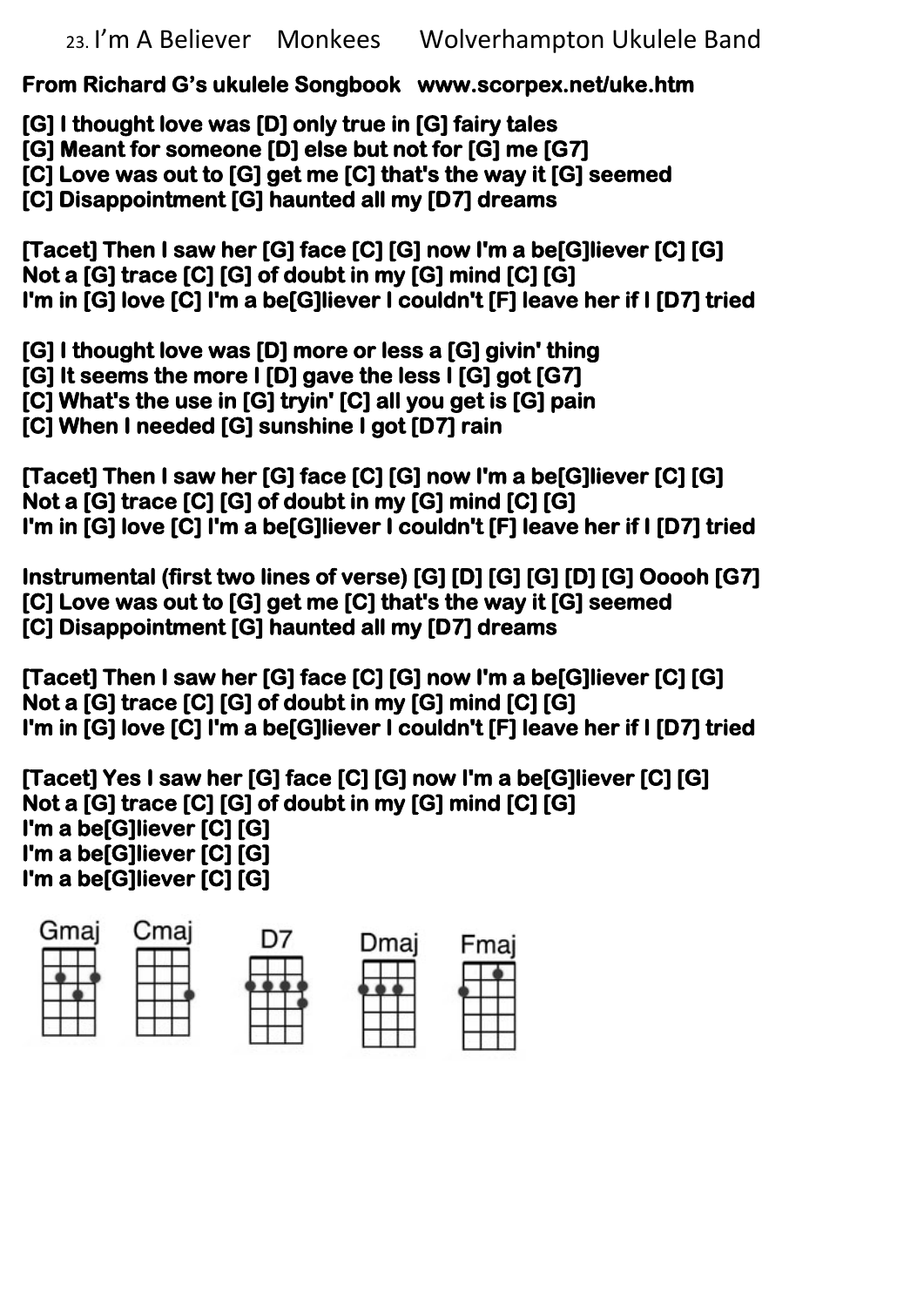**[A7] [D7] [A7] [D7] [A7] [D7] [E7]////** 

**Keep on [A] runnin' keep on [E7] hidin' One fine [F#m] day I'm gonna be the [D] one to make you under-[A]stand Oh [D] yeah, I'm gonna be your [A] man [E7]** 

**Keep on [A] runnin', runnin' [E7] from my arms One fine [F#m] day I'm gonna be the [D] one to make you under-[A]stand Oh [D] yeah, I'm gonna be your [A] man** 

**[A] Hey hey [F#m] hey, everyone is laughin' at me [E7] Makes me feel so sad, Hey hey [F#m] hey, everyone is laughing at me [E7] Makes me feel so sad Keep on [A7] runnin'[D7] Hey Hey [A7] Hey [D7] Al-[A7]right [D7] [A7] [D7] [E7]////** 

**Keep on [A] runnin', runnin' [E7] from my arms One fine [F#m] day I'm gonna be the [D] one to make you under-[A]stand Oh [D] yeah, I'm gonna be your [A] man** 

**[A] Hey hey [F#m] hey, everyone is talkin' about me [E7] Makes me feel so sad, Hey hey [F#m] hey, everyone is laughing at me [E7] Makes me feel so sad** 

**Keep on [A] runnin', runnin' [E7] from my arms One fine [F#m] day I'm gonna be the [D] one to make you under-[A]stand Oh [D] yeah, I'm gonna be your [A7] man [D7] [A7] [D7] [A7] [D7] Come on [A7] baby [D7] Hey hey [A7] hey [D7] Hey hey [A7] hey [D7] [E7] ////// [A7/]** 

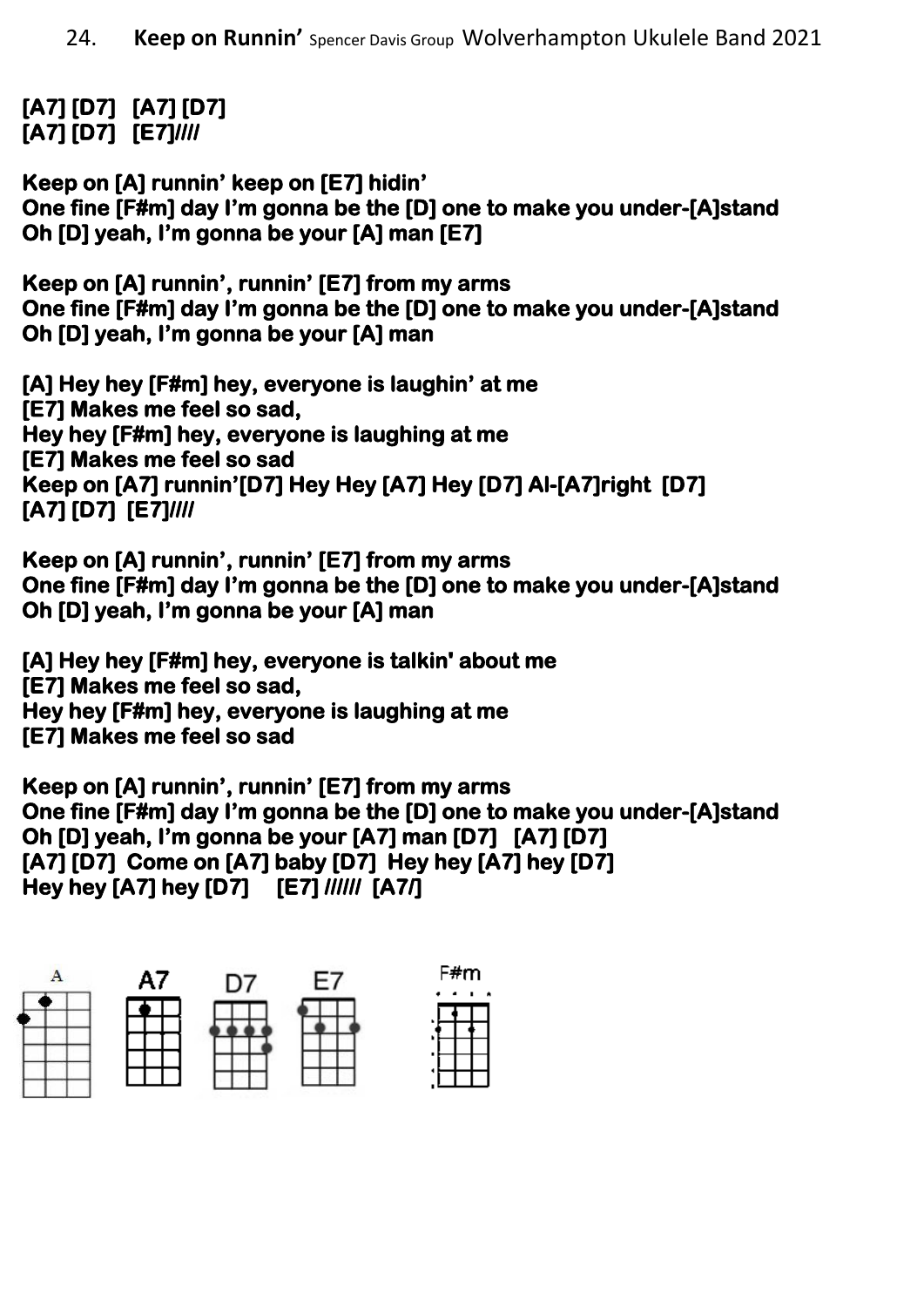### **25. Grace - Supergrass Wolverhampton Ukulele Band**

### **Intro verse: [A] [A] [D] [D] [A] [A] [D] [D]**

**Well we [A] jumped all night, on your [A] trampoline When you [D] kissed the sky, made your [D] sister scream You [A] ate our chips, and you [A] drank our Coke Then you [D] showed me Mars, through your [D] telescope** 

**Oh [A] Grace, Save your money for the children Oh [D] Grace, Save your money for the children Oh [A] Grace, Save your money for the children Oh [D] Grace, Save your money for the children Oh [G] Grace, Save your money for the children Oh [A] Grace, Save your money, save your money girl [D]/[D]/ [C]/[C]/ [G]/[G]/[G]/ [D]/ #** 

**Well you [A] sang your songs, and you [A] made us laugh So we [D] captured you, in a photo [D] graph And when [A] the stars came out, your Momma [A] called your name When the [D] morning comes, we'll get [D] together again** 

**Oh [A] Grace, Save your money for the children Oh [D] Grace, Save your money for the children Oh [A] Grace, Save your money for the children Oh [D] Grace, Save your money for the children Oh [G] Grace, Save your money for the children Oh [A] Grace, Save your money, save your money girl [D]/[D]/ [C]/[C]/ [G]/[G]/[G]/ [D]/** 

### **Return to the top and finish at #**

**Ack: Cool and Uke**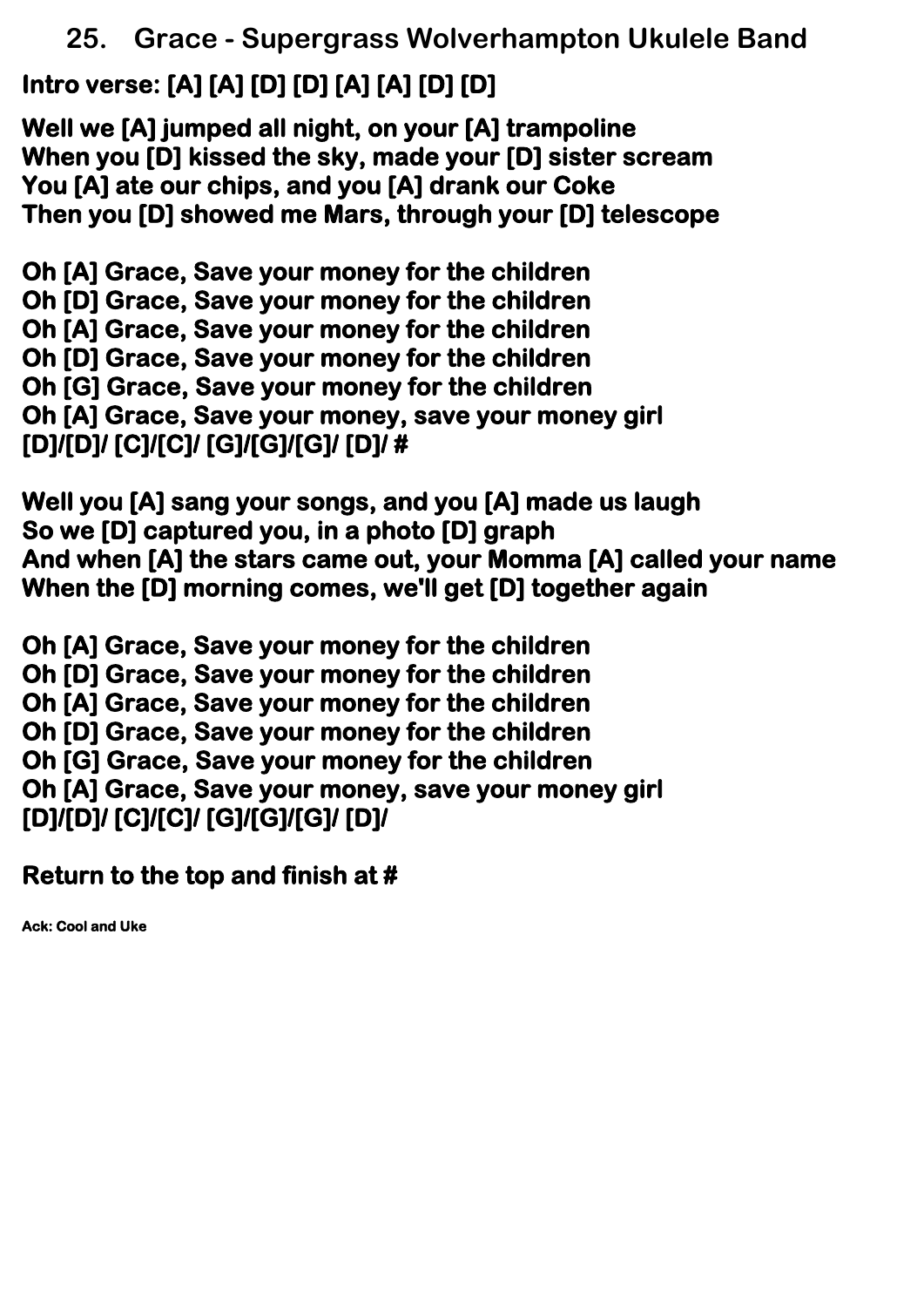**Instrumental Intro: [D] Ba ba baba ba ba baba [G] ba ba baba ba ba baba [A7] Ba ba baba ba ba baba [D]…ba baba ba ba ba ba [D]** 

**[D] Ba ba baba ba ba baba [G] ba ba baba ba ba baba [A7] Ba ba baba ba ba baba [D]…ba baba ba ba ba ba [D]** 

**[D] Take the National Ex[C]press, when your life's in a [D] mess It will make you [C] smile [D] All human life is [C] here, from the feeble old [D] dear To the screaming [C] child [D] From the student who [C] knows, that to have one of [D] those Would be sui[C]cide [D] To the family [C] man, manhandling the [D] pram With paternal [C] pride** 

**And everybody sing [D] Ba ba baba ba ba baba [G] ba ba baba ba ba baba [A7] Ba ba baba ba ba baba [D]…ba baba ba ba ba ba [D] [D] We're go…ing [G]where…the [A7]air…is [D] free** 

**[D] On the National Ex[C]press there's a jolly host[D]ess Selling crisps and [C]tea [D] She'll provide you with [C] drinks and theatrical [D] winks For a sky-high [C] fee [D] Mini-skirts were in [C] style when she danced in the [D] aisle Back in sixty [C] three [D] But it's hard to get [C] by, when your arse is the [D] size Of a small coun[C]try** 

**And everybody sing** 

**[D] Ba ba baba ba ba baba [G] ba ba baba ba ba baba [A7] Ba ba baba ba ba baba [D]…ba baba ba ba ba ba [D] [D] We're go…ing [G]where the [A7] air is [D] free [D] Ba ba baba ba ba baba [G] ba ba baba ba ba baba [A7] Ba ba baba ba ba baba [D]…ba baba ba ba ba ba [D] [D] We're go…ing [G]where the [A7] air is [D] free [D] Ba ba baba ba ba baba [G] ba ba baba ba ba baba [A7] Ba ba baba ba ba baba [D]…ba baba ba ba ba ba /** 

Acknowledgment: CoolandUke.org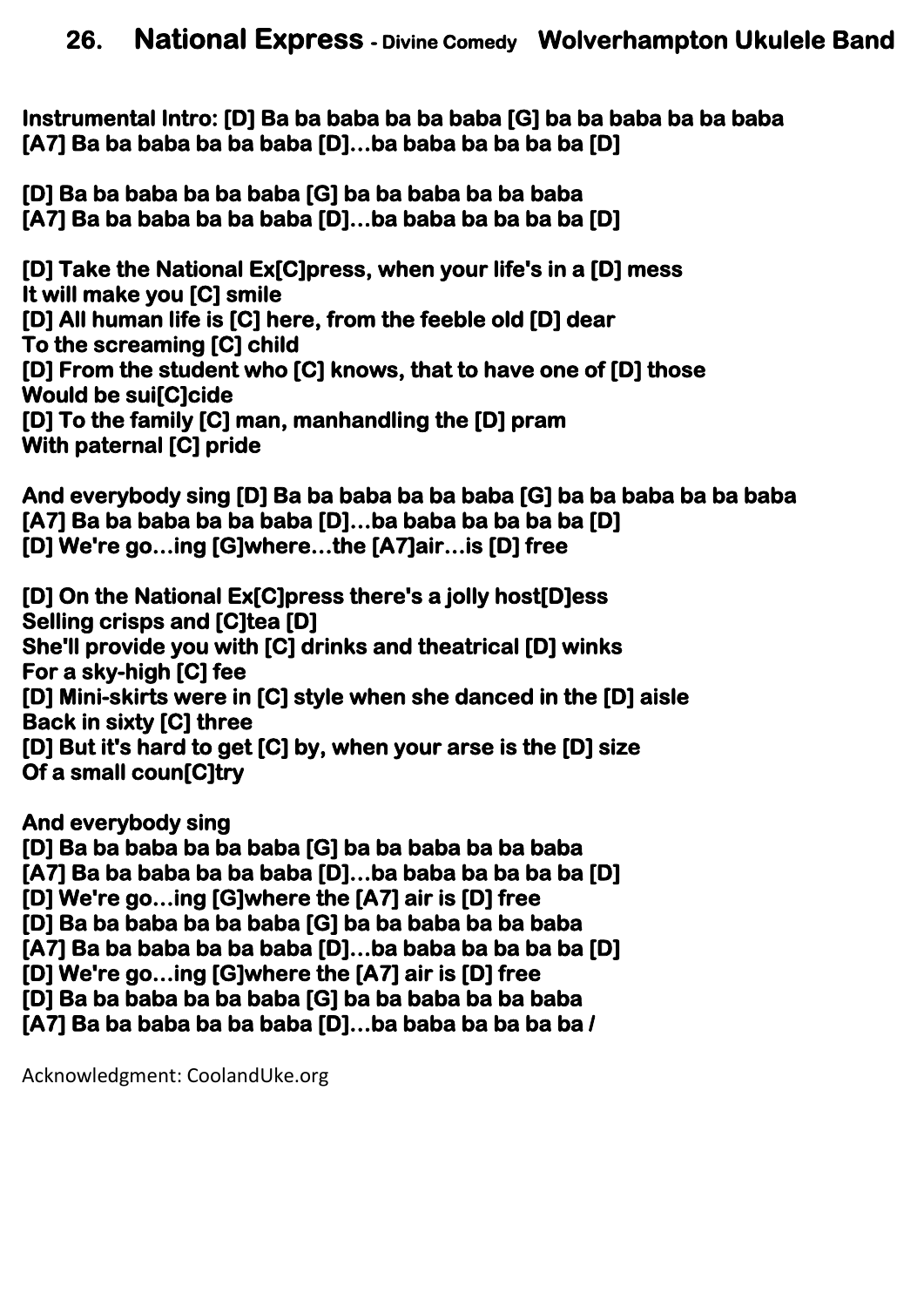### **Intro [GGGGG] [GGGGG] [CCCCC] [CCCCC] [GGGGG] [GGGGG] [CCCCC] [CCCCC]**

**[G] When I'm with you baby, I go out of my head And I [C] just can't get enough I just can't get enough [G] All the things you do to me and everything you said And I [C] just can't get enough I just can't get enough** 

**[D] We slip and slide as we [Em] fall in love And I [C] just can't seem to [D] get enough (repeat intro)** 

**[G] We walk together we're walking down the street And I [C] just can't get enough I just can't get enough [G] Every time I think of you I know we have to meet And I [C] just can't get enough I just can't get enough [D] It's getting hotter it's our [Em] burning love And I [C] just can't seem to [D] get enough** 

**[GGGGG] [GGGGG] [CCCCC] [CCCCC] [GGGGG] [GGGGG] [CCCCC] [CCCCC] [AAAAA] [DDDDD] [AAAAA] [D/ D/ D/ D/]** 

**I [G] just can't get enough I just can't get enough I [C] just can't get enough I just can't get enough (X2)** 

**[G] And when it rains you're shining down for me And I [C] just can't get enough I just can't get enough [G] Just like a rainbow you know you set me free And I [C] just can't get enough I just can't get enough** 

**[D] You're like an angel and you [Em] give me your love And I [C] just can't seem to [D] get enough** 

**[GGGGG] [GGGGG] [CCCCC] [CCCCC] [GGGGG] [GGGGG] [CCCCC] [CCCCC] [AAAAA] [DDDDD] [AAAAA] [D/ D/ D/ D/]** 

**I [G] just can't get enough I just can't get enough** 

**I [C] just can't get enough I just can't get enough [G/]**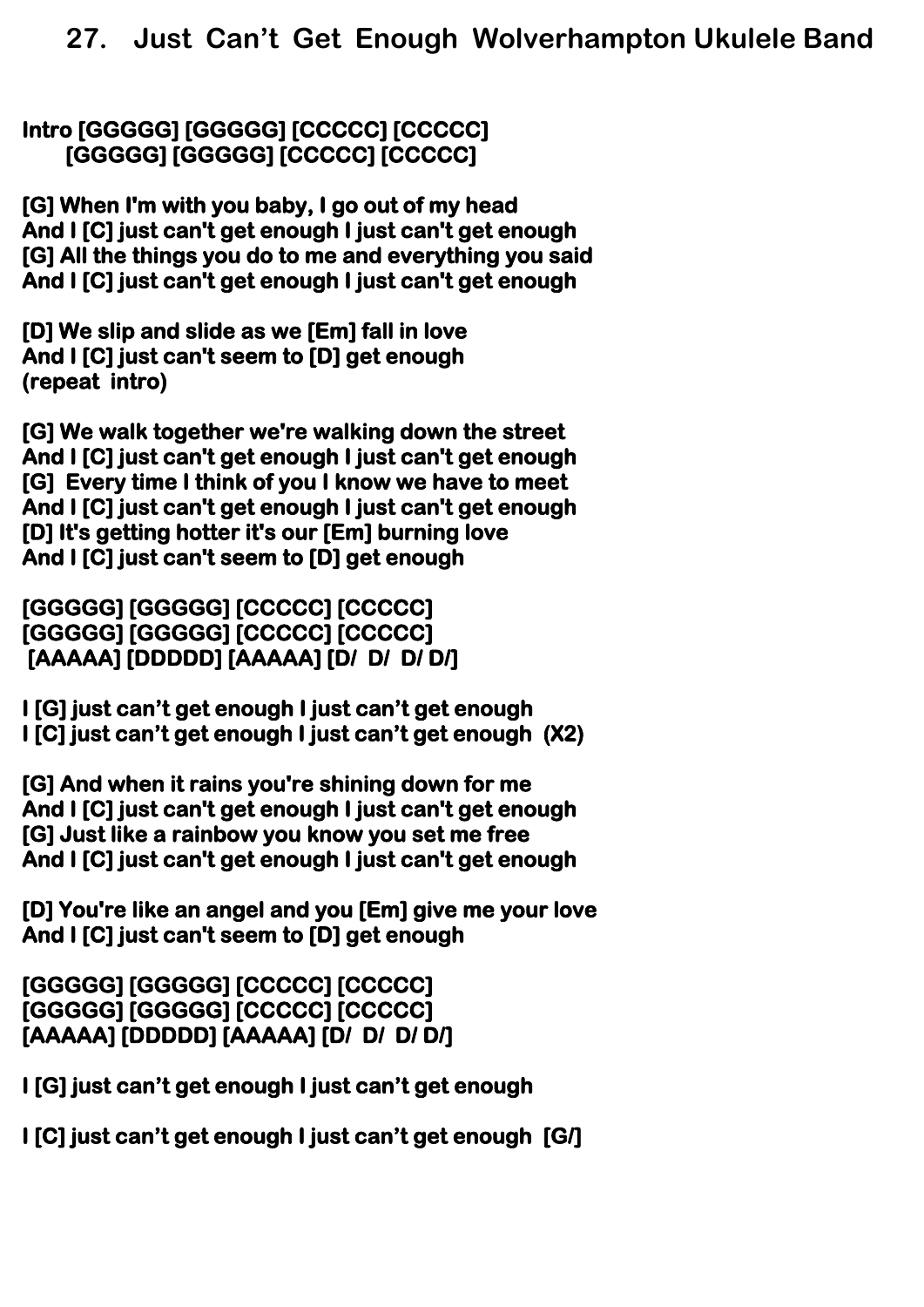### **28. Squeezebox The Who Wolverhampton Ukulele Band Rollin'Gs…….. VERY SLOW BLUESEE**

**[G] Momma's got a squeezebox she wears on her chest**

**[G] and when Daddy comes home he never gets no rest**

**[G] 'Cause she's [D] playing all night and the [C] music's all right**

**[D] Momma's got a squeezebox, [C] Daddy never sleeps at [G]night**

**[G] Well the kids don't eat and the dog don't sleep**

**[G] There's no escape from the music in the whole damn street**

**[G] 'Cause she's [D] playing all night and the [C] music's all right**

**[D] Momma's got a squeezebox [C] Daddy never sleeps at [G]night STOPDEAD!**

**TACET BUILD UP: And She goes She goes She goes She goes…**

**MUCH FASTER:[G] IN and out and IN and out and IN and out and IN and out**

**[G] 'Cause she's [D] playing all night and the [C] music's all right [D] Momma's got a squeezebox, [C] Daddy never sleeps at [G]night** 

**[G] She goes: SQUEEZE me! Come on and SQUEEZE me! Come on and [D] tease me like you do; I'm [C] so in love with you [D] Momma's got a squeezebox, [C] Daddy never sleeps at [G]night**

 **She goes [G] IN and out and IN and out and IN and out and IN and out**

**[G] 'Cause she's [D] playing all night and the [C] music's all right [D] Momma's got a squeezebox, [C] Daddy never sleeps at [G]night**

 **She goes [G] IN and out and IN and out and IN and out and IN and out**

**[G] 'Cause she's [D] playing all night and the [C] music's all right [D] Momma's got a squeezebox, [C] Daddy never sleeps at [G]night** 

**[G] Momma's got a squeezebox she wears on her chest**

**[G] and when Daddy comes home he never gets no rest**

**[G] 'Cause she's [D] playing all night and the [C] music's all right**

**[D] Momma's got a squeezebox, [C] Daddy never sleeps at [G]night**

**[G] Well the kids don't eat and the dog don't sleep**

**[G] There's no escape from the music in the whole damn street**

**[G] 'Cause she's [D] playing all night and the [C] music's all right**

**[D] Momma's got a squeezebox [C] Daddy never sleeps at [G]night** 

**She goes [G] IN and out and IN and out and IN and out and IN and out [G] 'Cause she's [D] playing all night and the [C] music's all right[D] Momma's got a squeezebox, [C]Daddy never sleeps at [G/]night[Gb/][G/][Gb/][G/][Gb/][G/]**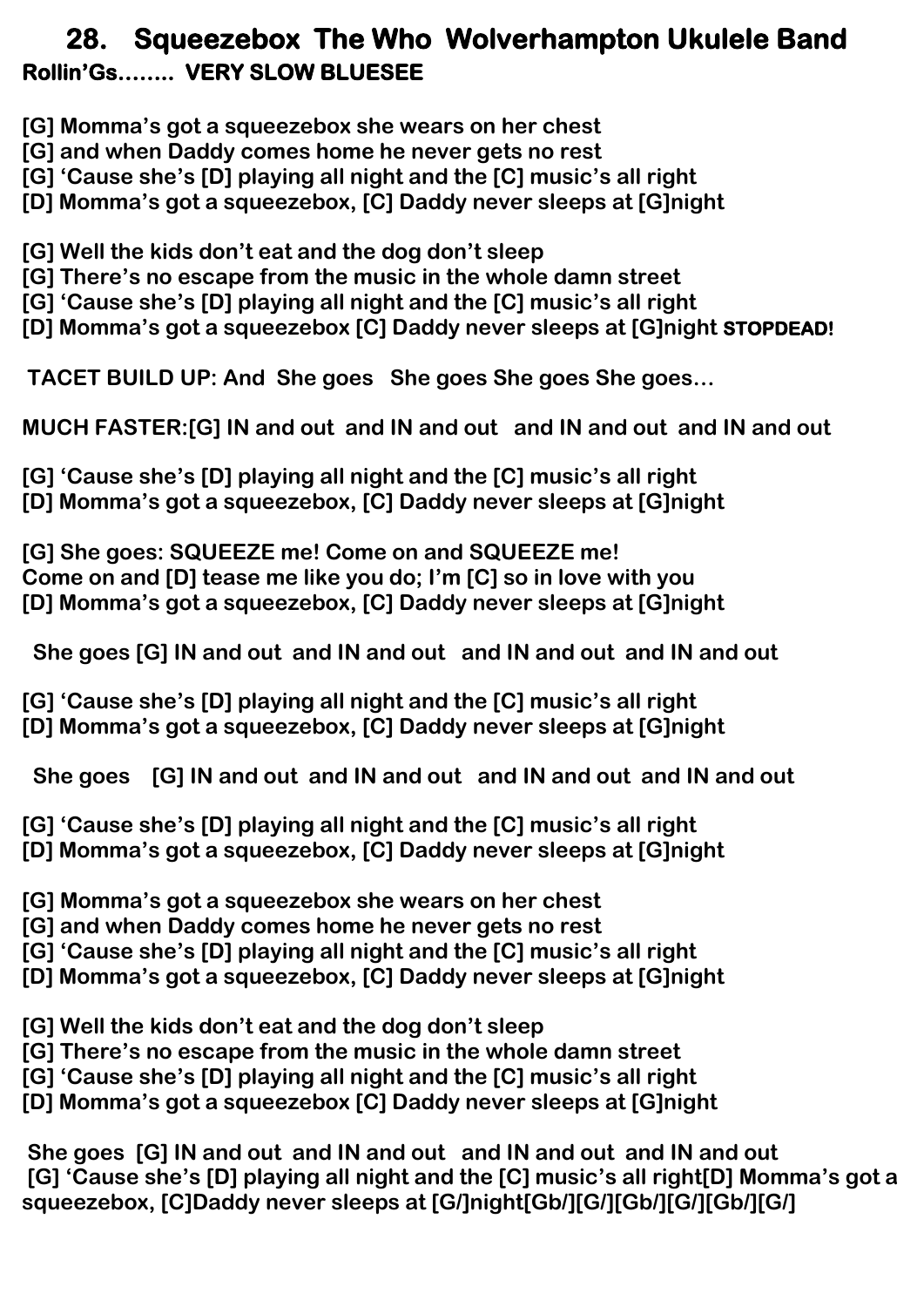### **29. What's Going On? 4 Non Blondes Wolverhampton Ukulele Band**

 **Intro: Instrumental 1st Verse [C] Twenty Five years and my life is still [Dm] Trying to get up that great big hill of [F] hope for a desti-[C]nation [C] I realized quickly when I knew that I should That the [Dm] world was made of this brotherhood of [F] man For whatever that [C] means** 

**[C] And So I cry sometimes when I'm lying in bed Just to [Dm] get it all out What's in my head and I, [F] I am feeling a little pe-[C]culiar. [C] So I wake in the morning and I step outside and I [Dm] take a deep breath and I get real high and I [F] scream at the top of my lungs WHATS GOIN' [C] ON?** 

**Chorus: [C] And I said Heyeyeyeyey [Dm] Heyeyey I said [F] Hey. What's going [C] on? [C] And I said Heyeyeyeyey [Dm] Heyeyey I said [F] Hey. What's going [C] on?** 

**[C] Oh, [Dm] O-oh [F] Oh [C] And I [C] try, oh my god do I [Dm] try I try all the [F] time, in this insti-[C]tution And I [C] pray, oh my god do I [Dm] pray I pray every single [F] day For a revo-[C]lution** 

**[C] And So I cry sometimes when I'm lying in bed Just to [Dm] get it all out what's in my head and I, [F] I am feeling a little pe-[C]culiar. [C] So I wake in the morning and I step outside and I [Dm] take a deep breath and I get real high and I [F] scream at the top of my lungs WHATS GOIN' [C] ON?** 

**Chorus: [C] And I said Heyeyeyeyey [Dm] Heyeyey I said [F] Hey. What's going [C] on? [C] And I said Heyeyeyeyey [Dm] Heyeyey I said [F] Hey. What's going [C] on?** 

**[C] Twenty Five years and my life is still [Dm] Trying to get up that great big hill of [F] hope For a desti-[C]nation.** 

**Ack: Bridgnorth Ukulele Band 2014** 





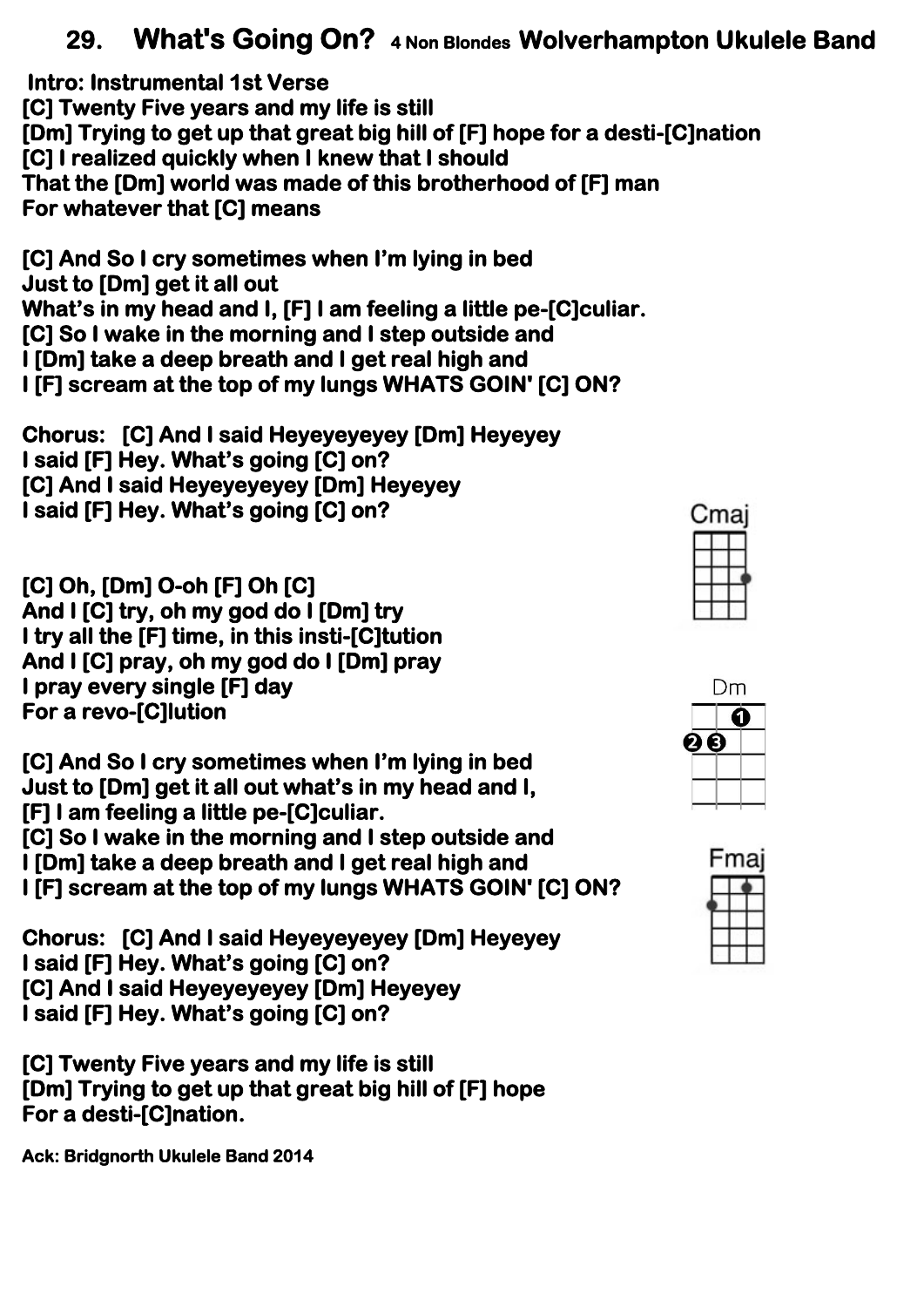**30. Pencil Full of Lead Paolo Nutini Wolverhampton Ukulele Band** 

**INSTRUMENTAL FIRST VERSE** 

**I've got a [D] sheet for my bed, and a pillow for my head I've got a pencil full of lead, and some [D7] water for my throat I've got [G] buttons for my coat; and [G7] sails on my boat [D] so much more than I [D7] needed before I got [A] money in the meter and a [G7] two bar heater Oh [D] now it's getting hotter; Oh it's only getting sweeter** 

**I've got [D] legs on my chairs and a head full of hair, Pot and a pan and some [D7] shoes on my feet; I've got a [G] shelf full of books and [G7] most of my teeth [D] A few pairs of socks and a [D7] door with a lock I got [A] food in my belly and a [G7] licence for my telly And [D] nothing's gonna bring me down** 

**I've got a [D] nice guitar and tyres on my car I've got most of the means; and [D7] scripts for the scenes I'm [G] out and about, so I'm [G7] in with a shout I got a [D] fair bit of chat but [D7] better than that I got [A] food in my belly and a [G7] licence for my telly And [D] nothing's gonna bring me down** 

**INSTRUMENTAL VERSE; LAST LINE SING: [D] Nothing's gonna bring me down** 

**But [D] best of all (best of all) I've got my ba-[D7]by But best of [G] all (best of [G7] all) I've got my [D] ba-[D7]by She's [A] mighty fine and says [G7] she's all mine And [D] nothing's gonna bring me down** 

**INSTRUMENTAL VERSE, THEN:** 

**But [D] best of all (best of all) I've got my ba-[D7]by But best of [G] all (best of [G7] all) I've got my [D] ba-[D7]by She's [A] mighty fine and says [G7] she's all mine And [D] nothing's gonna bring me down She's [A] mighty fine and says [G7] she's all mine And [D]/ [STOP!] nothing's gonna bring me down** 





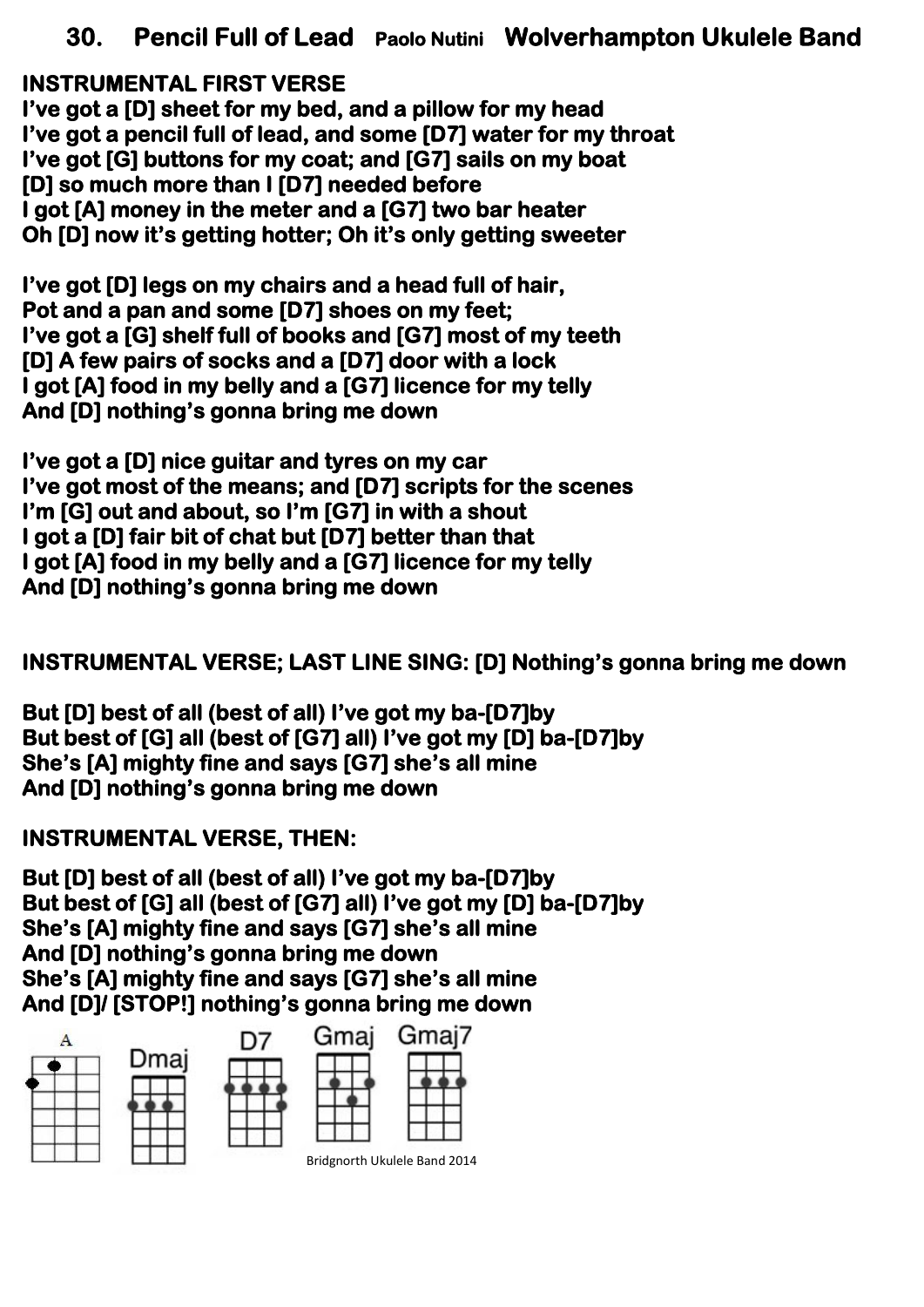### **31. Uptown Top Rankin' Wolverhampton Ukulele Band Jan 22**

### **INTRO: [Am/C] [Am/C] [G] [G] [Am/C] [Am/C] [G] [D\*]**

**[Am/C]See me in mi heels an' ting Them check so we hip an' ting [G] True them no know an' ting We [D] have them going an' ting [Am/C] Nah pop no style I strictly roots [G] Nah pop no style [D]I strictly roots**

**[Am/C] See me 'pon the road, and you call out to me True you see me in me pants and ting [G] See me in my halter back [D] Say, me give you heart attack [Am/C] Give me little bass, make me whine up mi waist Uptown top ranking RIFF [Am/C][Am/C] [D\*][D\*] [Am/C] See me in me Benz an' ting, uh! Drivin' through Constant Spring Them [G] check so me come from Cosmo Spring But a true dem no know an' ting Dem no [Am/C] know so we top ranking, uh! Uptown top ranking RIFF [GGGG] [GGGG] [DDDD] [DDDD] Should've [Am/C] seen me and the ranking dread, uh! Check how we jamming an' ting [G] Love is all I bring Inna me [D] khaki suit an' ting [Am/C] Nah pop no style I strictly roots [G] Nah pop no style [D] I strictly roots**

**[Am/C] Watch how we chuck it an' ting Inna we khaki suit an' ting [G] Love is all I bring Inna me [D] khaki suit and ting [Am/C] Nah pop no style I strictly roots [G] Nah pop no style [D]I strictly roots**

**[Am/C] Love in your heart just a bawl out for me When you see me in me pants an' ting [G] See me in me halter back [D] Say, me give you heart attack [Am/C] Give me little bass make me whine out mi waist Uptown top ranking RIFF [GGGG] [GGGG] [DDDD\*] [DDDD\*]**

**[Am/C] See me 'pon the road, and you call out to me True you see me in me pants and ting [G] See me in my halter back [D] Say, me give you heart attack [Am/C] Give me little bass, make me whine up mi waist Give me little bass, make me whine up mi waist [G] Love is all I bring inna me [D] khaki suit an' ting**

**[Am/C] Nah pop no style I strictly roots [G] Nah pop no style [D] I strictly roots Should've [Am/C] seen me and the ranking dread, uh! Check how we jamming an' ting [G] Love is all I bring Inna me [D] khaki suit an' ting** 

**[Am/C] [Am/C] [G] [G] [Am/C] [Am/C] [G] [D\*] [Am/C STOP]**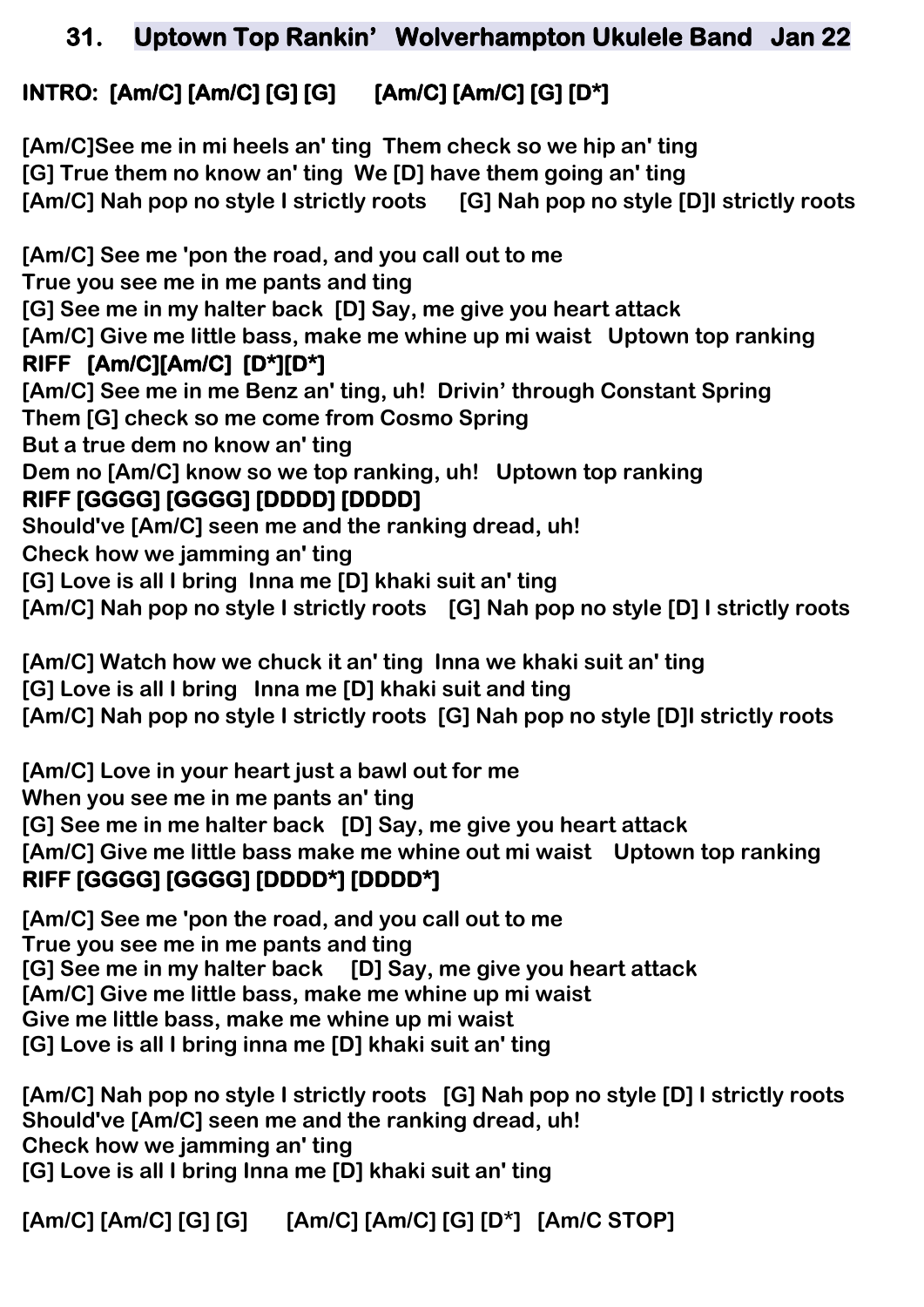**INTRO: [C]s** 

**Well some-[C]times I go out by myself and I look across the [Dm] water And I [C] think of all the things, what you're doing and In my head I make a [Dm] picture** 

 **[F] Since I've come on home, well my [Em] body's been a mess And I've [F] missed your ginger hair and the [Em] way you like to dress [F] Won't you come on over, [C] stop making a fool of [G] me Why won't you come on over Valer-[C]ie, Valer-[Dm]ie?** 

**Did you [C] have to go to jail, put your house on up for sale, Did you get a good [Dm] lawyer? I hope you [C] didn't catch a tan, I hope you find the right man Who'll fix it [Dm] for you** 

**Are you [C] shopping anywhere, changed the colour of your hair, Are you [Dm] busy? Did you [C] have to pay the fine you were dodging all the time, Are you still [Dm ] dizzy?** 

 **[F] Since I've come on home, well my [Em] body's been a mess And I've [F] missed your ginger hair and the [Em] way you like to dress [F] Won't you come on over, [C] stop making a fool of [G] me Why won't you come on over Valer-[C]ie, Valer-[Dm]ie, [C]Valerie, [Dm]Valerie** 

**(No chords) Well sometimes I go out by myself and I look across the water And I think of all the things, what you're doing and In my head I make a [Dm] picture** 

 **[F] Since I've come on home, well my [Em] body's been a mess And I've [F] missed your ginger hair and the [Em] way you like to dress [F] Won't you come on over, [C] stop making a fool of [G] me Why won't you come on over Valer-[C]ie, Valer-[Dm]ie, [C]Valerie, [Dm]Valerie Valer- [C]ieeeeeeee** 

Ack: Bridgnorth Ukulele Band 2011

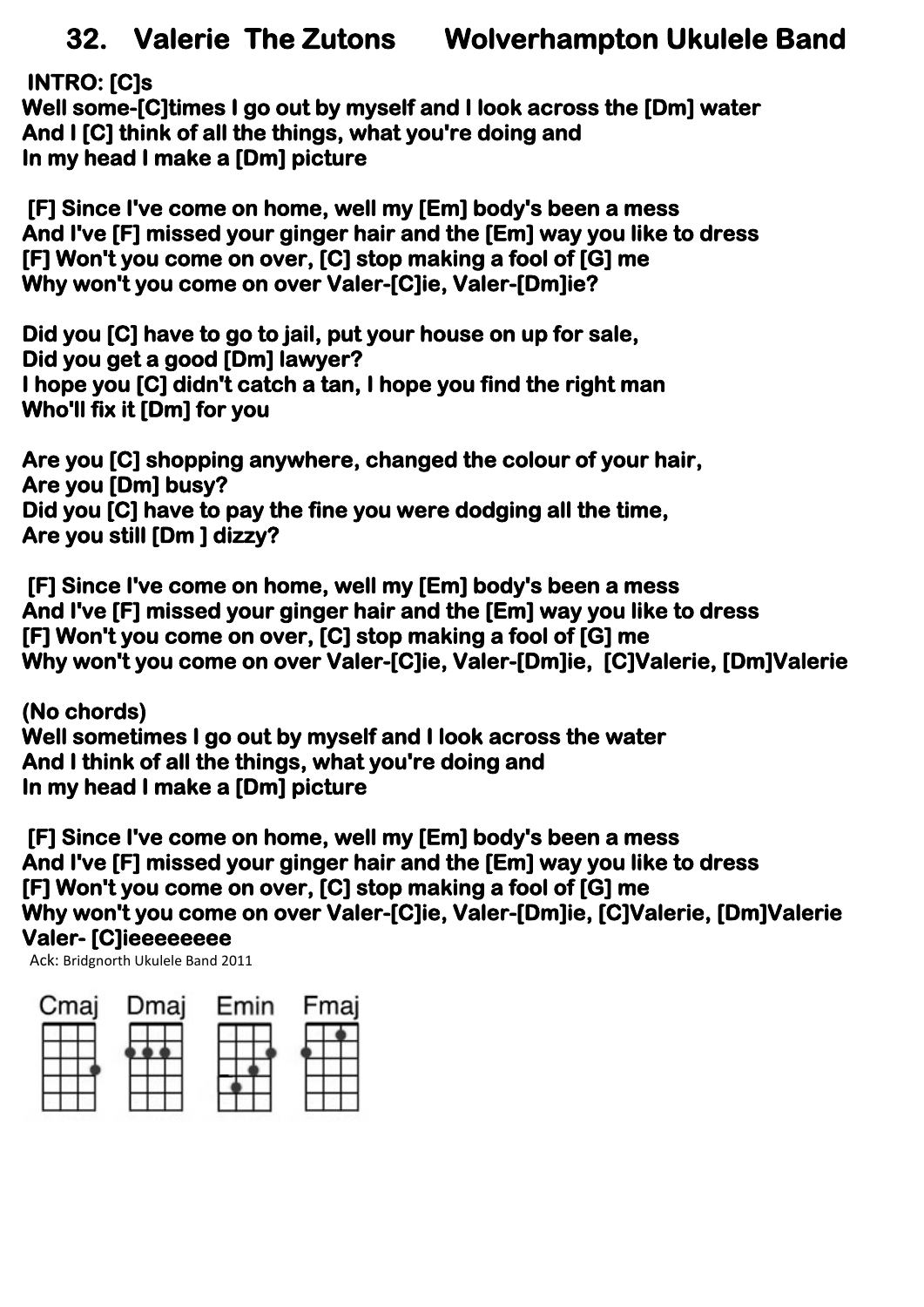### **33. Dakota - The Stereophonics Wolverhampton Ukulele Band 2022**

### **Intro: [C] [C] [Am] [Am] [F] [F] [C] [C]**

**[C] Thinking 'bout thinking of [Am] you Summertime I think it was [F] June, yeah, think it was [C] June [C] Lay about head on the [Am] grass, Chewing gum having some [F] laughs, yeah, having some [C] laughs** 

**[F] You made me feel like the one You made me feel like the [C] one, the [Csus4] [C] one [F] You made me feel like the one You made me feel like the [C] one, the [Csus4] [C] one** 

**[C] Drinking back drinking for [Am] two, Drinking with [F] you, when drinking was [C] new [C] Sleeping in the back of my [Am] car, We never went [F] far, didn't need to go [C] far** 

**[F] You made me feel like the one You made me feel like the [C] one, the [Csus4] [C] one [F] You made me feel like the one You made me feel like the [C] one, the [Csus4] [C] one** 

**[C] I don't know where [G] we are going [F] now [C] I don't know where [G] we are going [F] now** 

**[C] Wake up call coffee and [Am] juice, Remembering [F] you, what happened to [C] you? [C] I wonder if we'll meet [Am] again Talk about life since[F] then, talk about why did it [C] end?** 

**[F] You made me feel like the one You made me feel like the [C] one, the [Csus4] [C] one [F] You made me feel like the one You made me feel like the [C] one, the [Csus4] [C] one** 

**[C] I don't know where [G] we are going [F] now [C] I don't know where [G] we are going [F] now** 

**So take a look at me [C] now, take a look at me [G] now Take a look at me [F] now, take a look at me [C/] now** 









Csus4

Ack: Ukulele Festival of South Wales 2018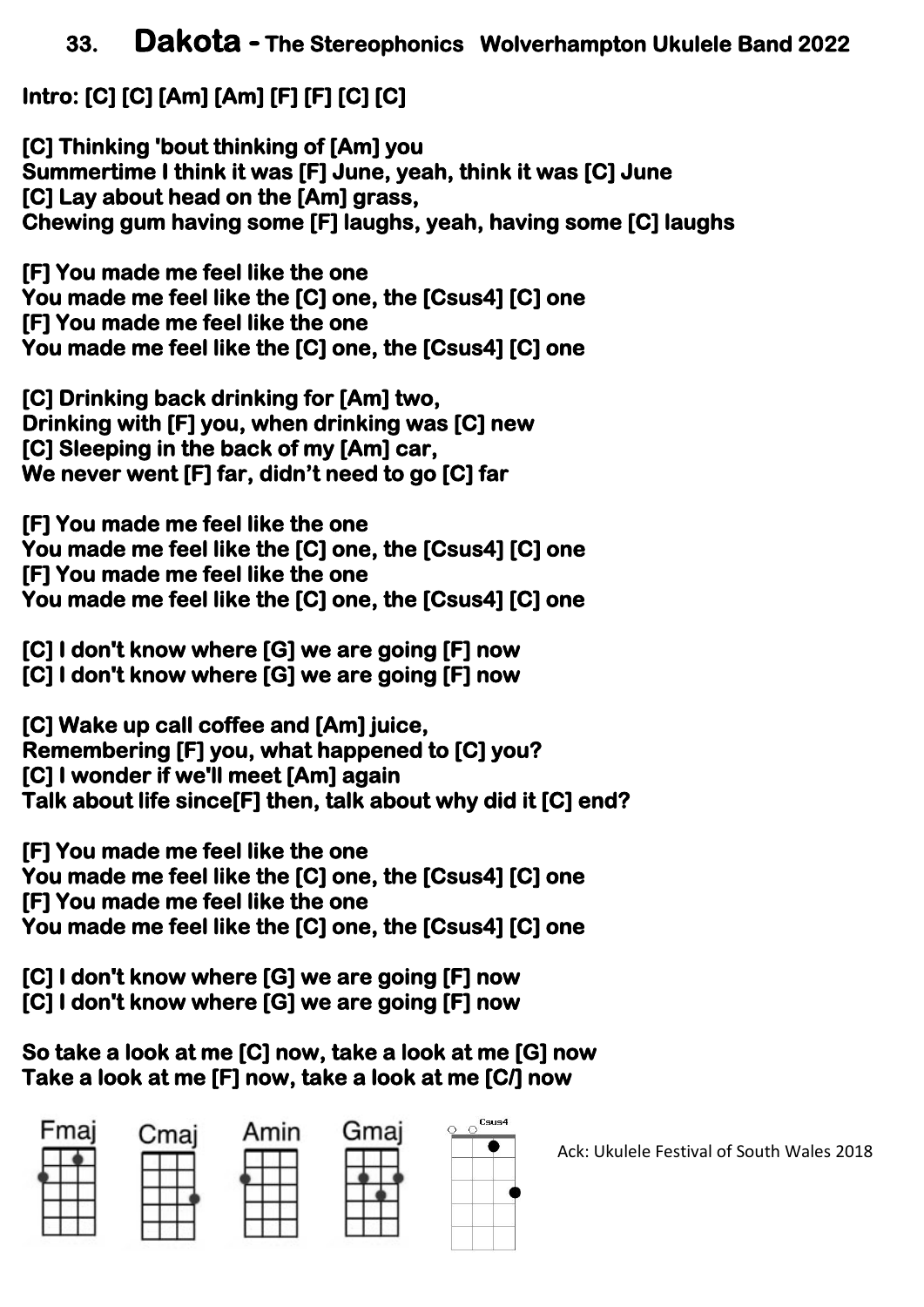**34. Rock and Roll Led Zeppelin Wolverhampton Ukulele Band (Ack: Scorpex)**

**Intro: [A7]** 

**[A7] It's been a long time since I rock and rolled [A7] [A7] it's been a long time since I did the stroll [A7] Ooh [D7] let me get it back let me get it back let me get it back [D7] Baby where I come [A7] from [A7] It's [E7] been a long time been a long time been a long [D7] / lonely / lonely / lonely / lonely // lonely [A7] time [A7]** 

**[A7] It's been a long time since the book of love [A7] [A7] I can't count the tears of a life with no love [A7] [D7] Carry me back carry me back carry me back [D7] Baby where I come [A7] from [A7] It's [E7] been a long time been a long time been a long [D7] / lonely / lonely / lonely / lonely // lonely [A7] time [A7]** 

**[A7] Seems so long since we walked in the moonlight [A7] [A7] Making vows that just couldn't work right [A7] [D7] Open your arms open your arms open your arms [D7] Baby let my love come running [A7] in [A7] It's [E7] been a long time been a long time been a long [D7] / lonely / lonely / lonely / lonely // lonely [A7] time [A7]** 

**[A7] It's been a long time since I rock and rolled [A7] [A7] it's been a long time since I did the stroll [A7] Ooh [D7] let me get it back let me get it back let me get it back [D7] Baby where I come [A7] from [A7] It's [E7] been a long time been a long time been a long [D7] / lonely / lonely / lonely / lonely // lonely [A7] time [A7]** 

**1…2…3…4… [A7] It's been a long time since I rock and rolled [A7] [A7] it's been a long time since I did the stroll [A7] Ooh [D7] let me get it back let me get it back let me get it back [D7] Baby where I come [A7] from [A7] It's [E7] been a long time been a long time been a long [D7] / lonely / lonely / lonely / lonely // lonely [A7] time [A7** 





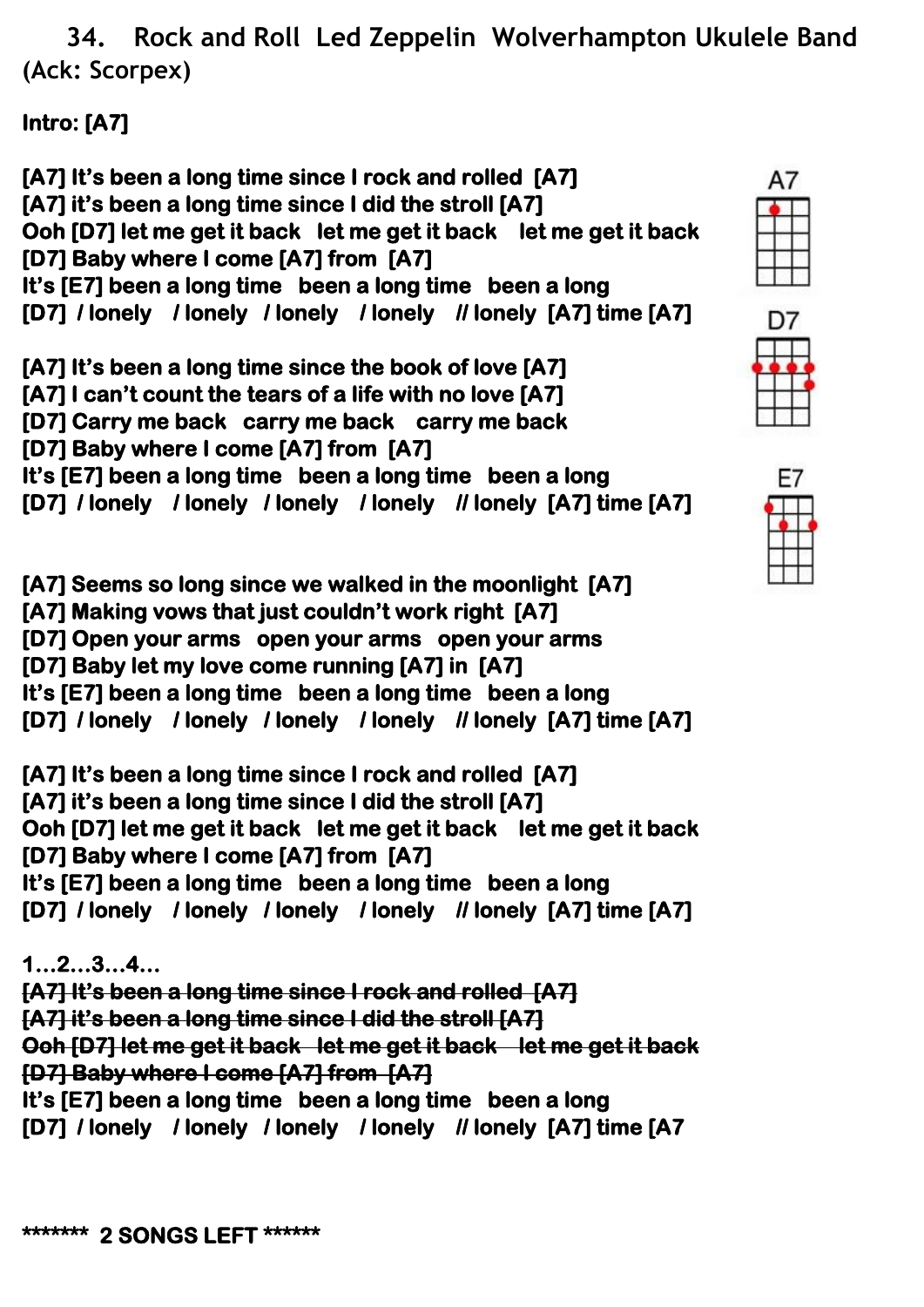### **35. Hi Ho Silver Lining Wolverhampton Ukulele Band rev 2021 INTRO: [D]s**

**You're [D] everywhere and nowhere baby** 

**[G] That's where you're at** 

**[C] Going down a bumpy [G] hillside** 

**[D] In your hippy [A] hat** 

**[D] Flying out across the country** 

**[G] And getting fat** 

**[C] Saying everything is [G] groovy** 

**[D] When your tyres are [A] flat [A7] And it's** 

**(CHORUS)** 

 **[D] Hi ho [D7] silver lining** 

**[G] And away you [A] go now [A7] baby** 

**[D] I see your [D7] sun is shining** 

**[G] But I won't make a [A] fuss** 

**Though it's [D] obvious** 

**[D] Flies are in your pea soup baby,** 

**[G] They're waving at me** 

**[C] Anything you want is [G] yours now** 

**[D] Only nothing's for [A] free** 

**[D] Lies are gonna get you some day** 

**[G] Just wait and see** 

**So [C] open up your beach um-[G]brella** 

**[D] While you're watching [A] TV [A7] And it's** 

### **(CHORUS)**

 **[D] Hi ho [D7] silver lining [G] And away you [A] go now [A7] baby [D] I see your [D7] sun is shining [G] But I won't make a [A] fuss Though it's [D] obvious** 

### **INSTRUMENTAL VERSE [D] Flies are in your pea soup baby, [G] They're waving at me**

 **[C] Anything you want is [G] yours now** 

- **[D] Only nothing's for [A] free**
- **[D] Lies are gonna get you some day**

 **[G] Just wait and see** 

 **So [C] open up your beach um-[G]brella [D] While you're watching [A] TV [A7] And it's** 

**[D] Hi ho [D7] silver lining [G] And away you [A] go now [A7] baby [D] I see your [D7] sun is shining [G] But I won't make a [A] fuss, though it's [D] obvious … and it's (REPEAT CHORUS – SLOW DOWN LAST LINE )** 

| Cmaj |  |
|------|--|
|      |  |
|      |  |
|      |  |



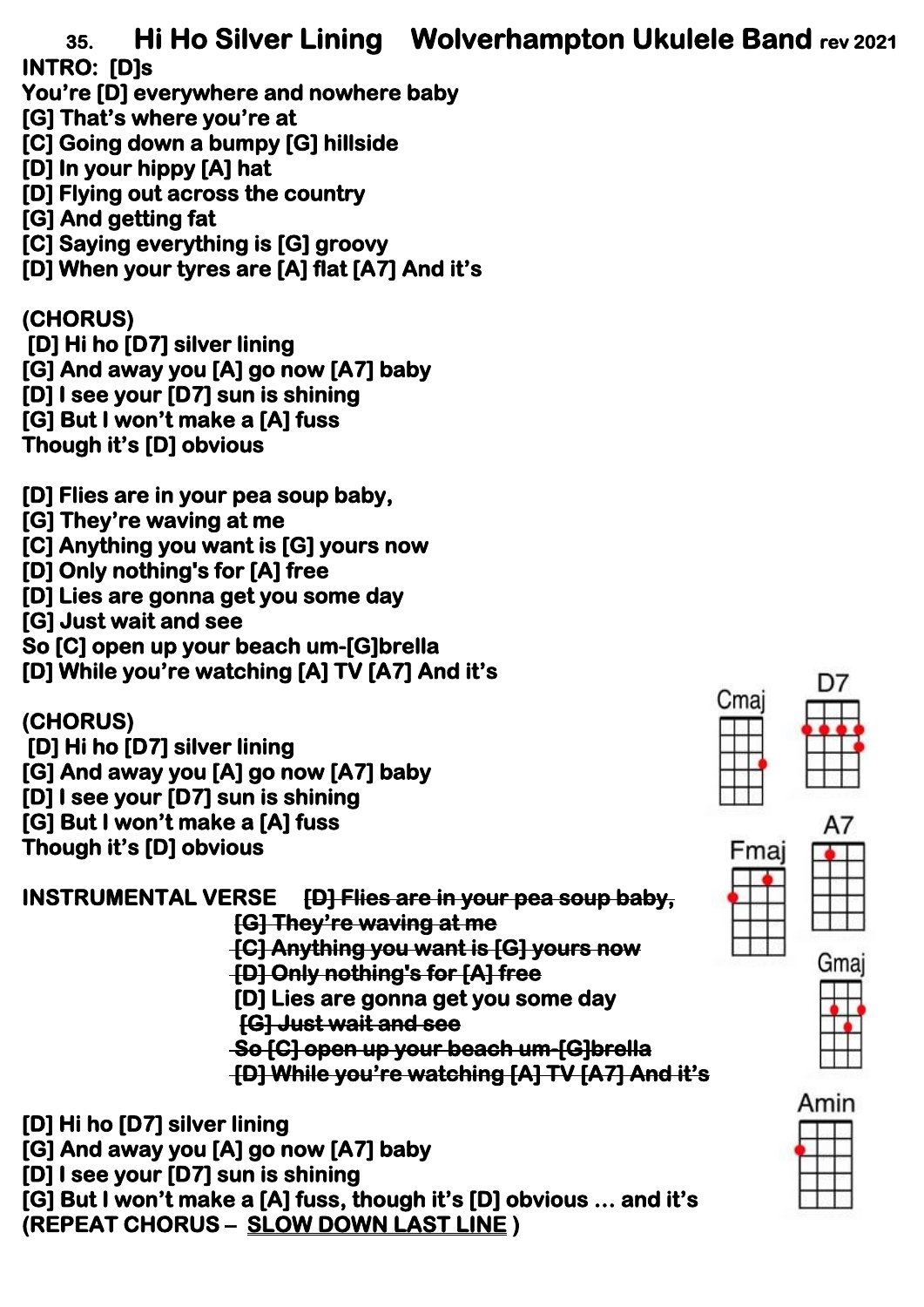### **36. Sweet Caroline Neil Diamond Wolverhampton Ukulele Band 2019**

**Intro: G7s………..C/ s** 

**[C] Where it began [F] I can't begin to know it** 

**[C] But then I know it's growing [G7] strong** 

**[C] Was in the spring, [F] and spring became a summer** 

**[C] Who'd have believed you'd come a-[G7]long** 

**[C] Hands [C6] touching hands [G] Reaching out [F] touching me… touching [G] you** 

**[C] Sweet Caro-[F]line. Good times never seemed so [G7] good [C] I feel in-[F]clined, to believe they never [G7] would [F] But [Em] now [Dm] I'm** 

**[C] Look at the night [F] and it don't seem so lonely** 

**[C] We fill it up with only [G7] two** 

**[C] And when I hurt [F] hurting runs off my shoulders** 

**[C] How can I hurt when holding [G7] you?** 

**[C] Warm [C6] touching warm [G] Reaching out [F] touching me… touching [G] you** 

**[C] Sweet Caro-[F]line. Good times never seemed so [G7] good [C] I feel in-[F]clined, to believe they never [G7] would [F] Oh [Em] no [Dm] no** 

**G7/ G7/ G7/ G7/ G7/ G7/ G7/** 

**[C] Sweet Caro-[F]line. Good times never seemed so [G7] good** 

**[C] I feel in-[F]clined, to believe they never [G7] would** 

**[C] Sweet Caro-[F]line. Good times never seemed so [G7] good** 

**[C] I feel in-[F]clined, to believe they never [G7] would.** 

**[G7/] Sweet [G7/] Ca –[G7/]ro – [C]line**